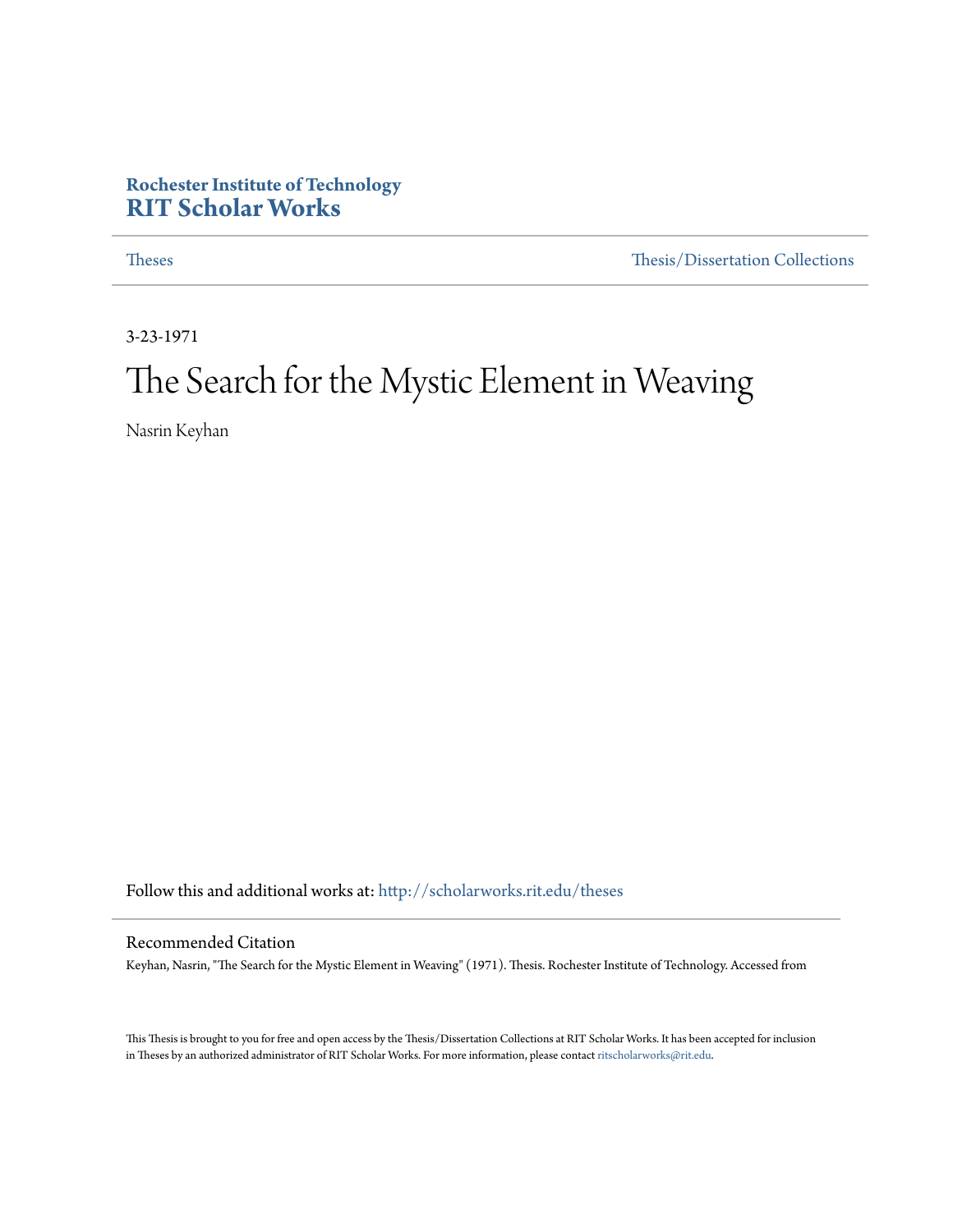#### THE SEARCH FOR THE MYSTIC ELEMENT

#### IN WEAVING

Thesis Proposal for the Master of Fine Arts Degree College of Fine and Applied Arts Rochester Institute of Technology

Submitted by: Nasrin Keyhan - March 1971

Advisor:

Approved by Graduate Committee:

Date:  $3 - 25 - 7/$ 

Chairman: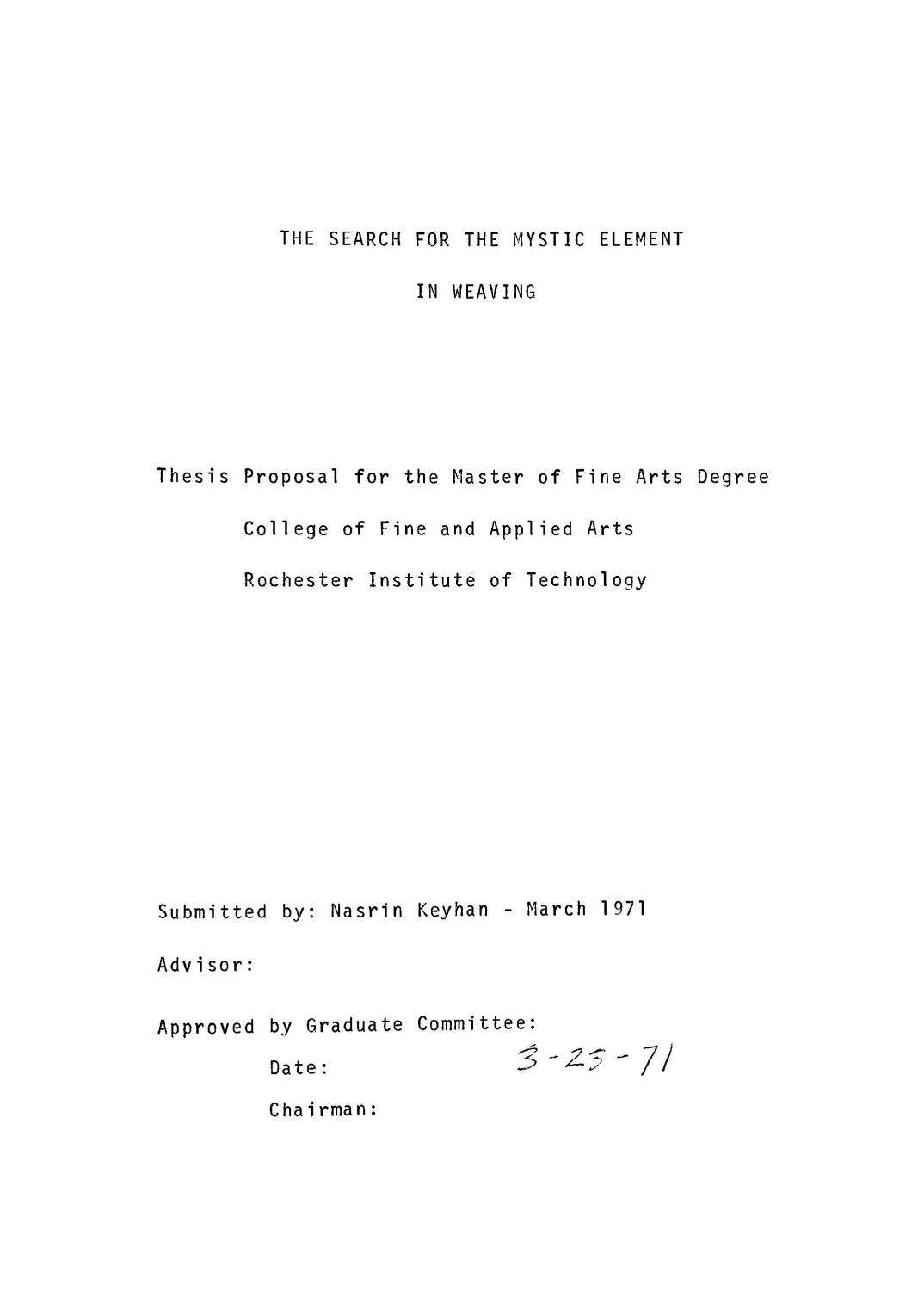- 1. Purpose of the Thesis: The purpose of this Thesis is the search for the mystical elements which ideally exist in the process of weaving.
- II. Scope of the Thesis: My primary areas of research will consist of readings, perception of phenomenological life experiences such as looking at leaves falling from trees and so on, visits to exhibitions, and experimenting of different techniques and methods of weaving.

<sup>A</sup> minimum of five works will be produced with the hope of maintaining <sup>a</sup> mystical mood throughout. Variety of different yarns and fibers will be used to obtain the maximum effect.

- III. Procedures: Photographs and sketches will be used in the written thesis to document the steps on the path to my goal .
	- IV. Alternative Proposals:
		- 1. To investigate the religious element found in the "Islamic" Prayer Rug.
		- 2. Personal Interpretation of "Zelo" Weaving in Persia.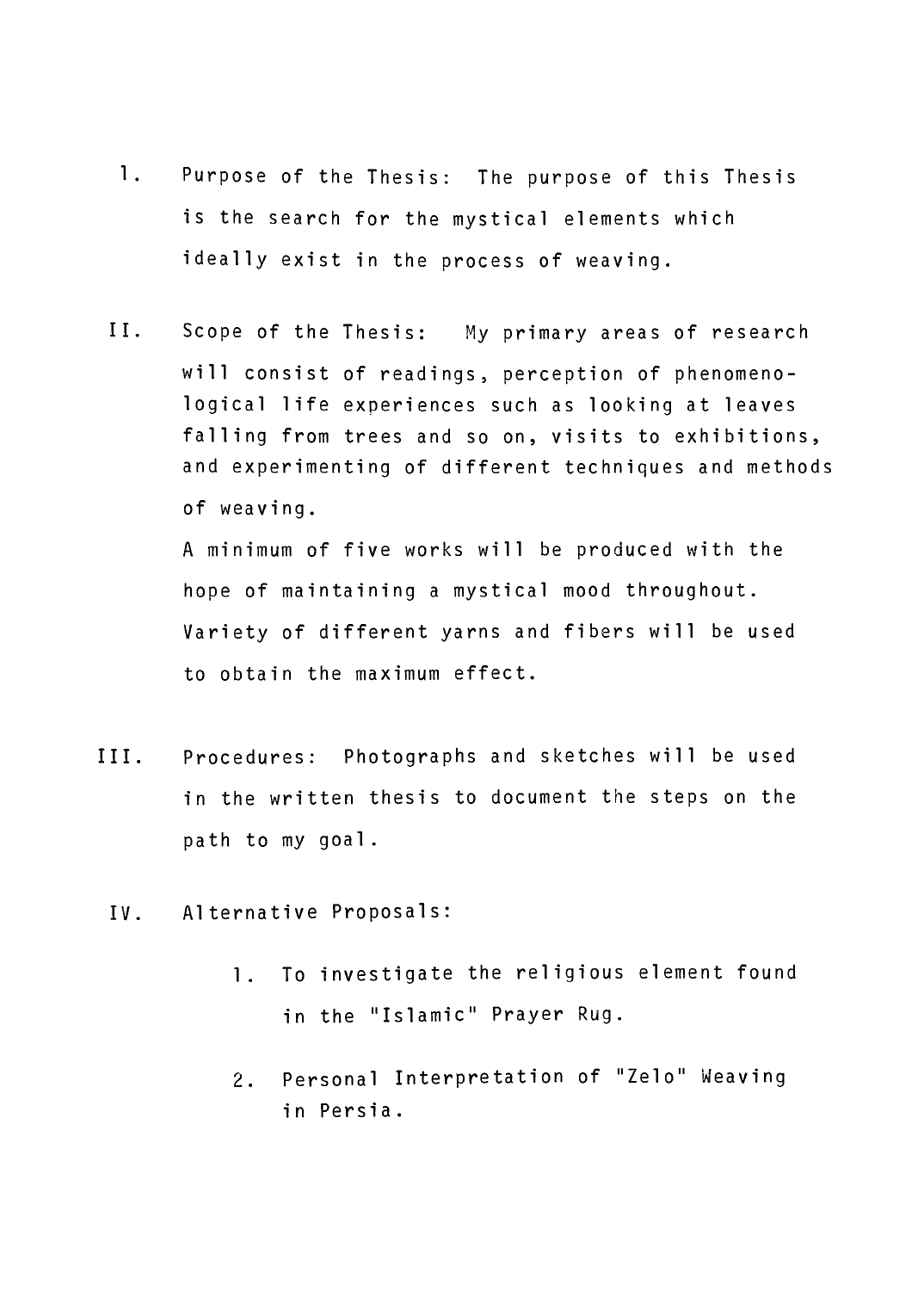IN SEARCH OP MYSTIC ELEMENTS IN ART (WEAVING)

by

Nasrin Keyhan

Candidate for the Master of Pine Arts College of Pine and Applied Arts Rochester Institute of Technology

May 29, 1971 Donald G. Bujnowski, Advisor and Professor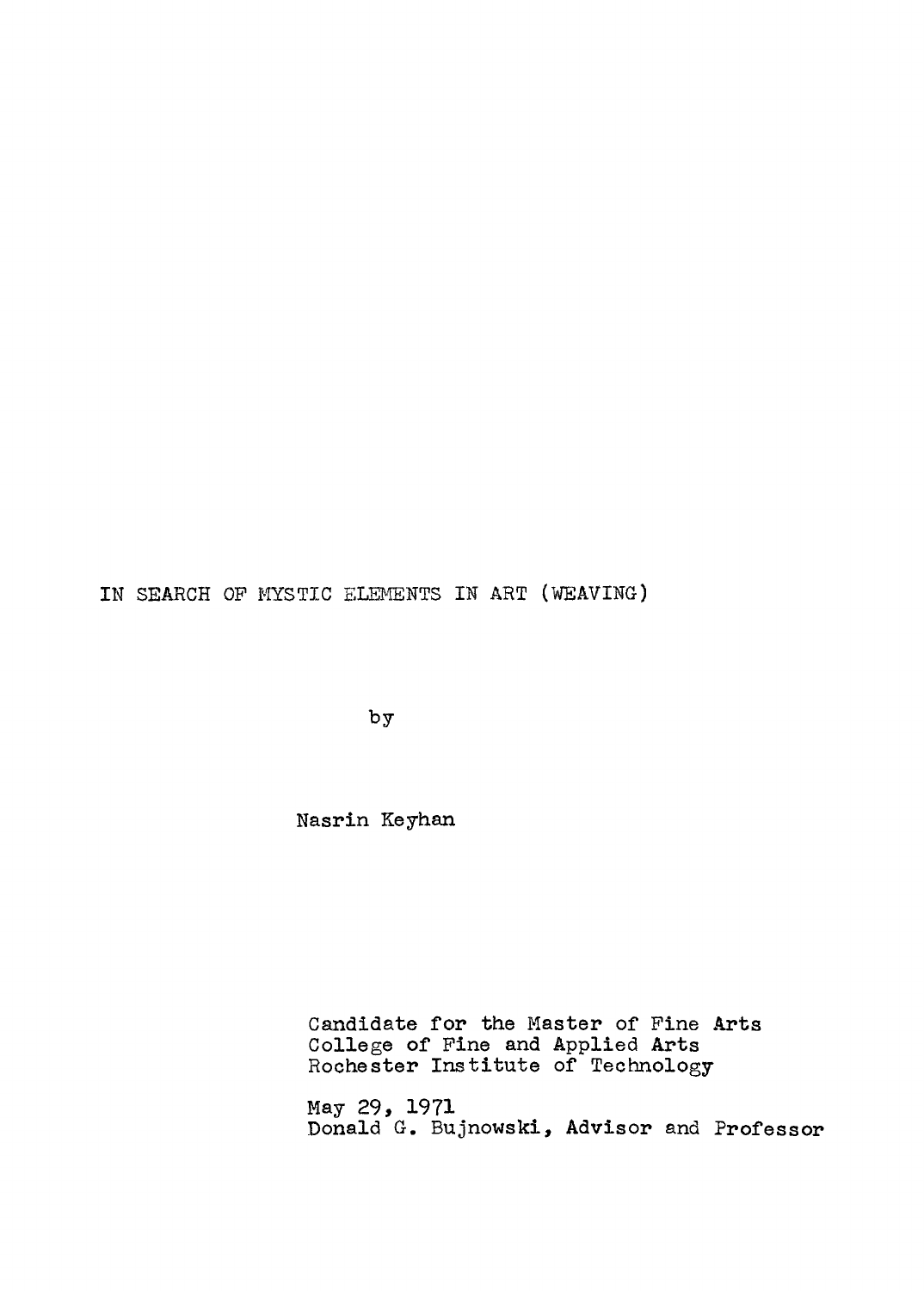Dedicated to:

 $\label{eq:2} \frac{1}{2} \int_{\mathbb{R}^3} \left| \frac{d\mu}{d\mu} \right| \, d\mu = \frac{1}{2} \int_{\mathbb{R}^3} \left| \frac{d\mu}{d\mu} \right| \, d\mu = \frac{1}{2} \int_{\mathbb{R}^3} \left| \frac{d\mu}{d\mu} \right| \, d\mu$ 

"The memories of my father"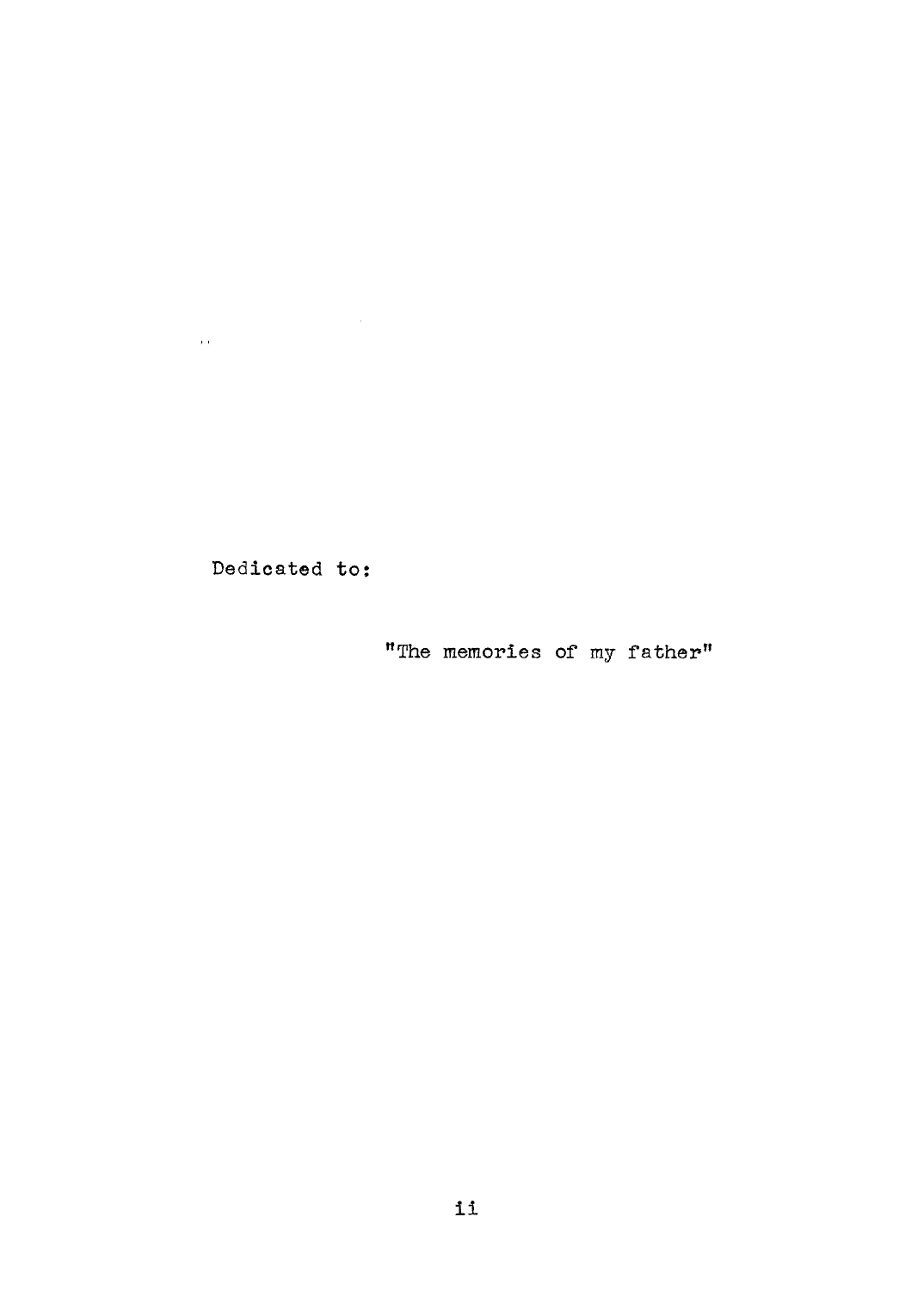### TABLE OP CONTENTS

| Title Page                                      | i        |
|-------------------------------------------------|----------|
| Dedication                                      | ii       |
| Table of Contents                               | 111      |
| Index of Illustrative Material                  | iν       |
| In Search of Mystic Element in Art<br>(Weaving) | $1 - 21$ |
| Bibliography                                    | 22       |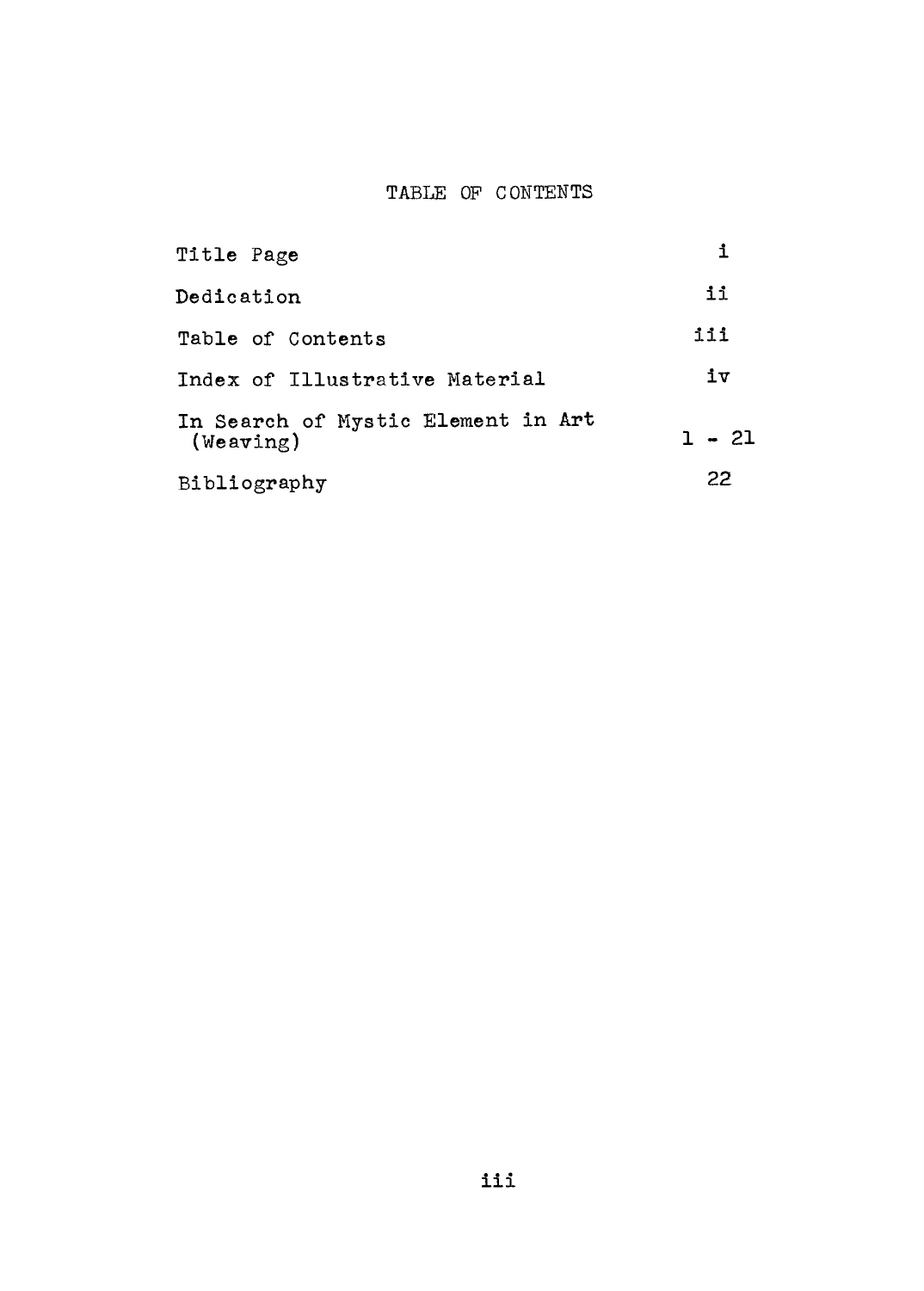The main motivation that always made me eager to learn and led me to seek knowledge was the desire to understand the world. The roots of that desire have been developing in me from my early youth; the time when I would wonder where the rainbow was and why couldn't I pick it up or touch it. My father was the only person who would give an answer to my many questions. His answers would often lead me to further questions and wonder. It was he who introduced me to the world of books and opened a wide horizon of knowledge for me. The library with its infinite resources became my temple and books my only friends. The library was the world caught in <sup>a</sup> mirror; I had to climb up on chairs, on tables at the risk of falling down that would have buried me. There at my father's library I found many answers to my questions but, also I realized how much there was to learn and how endless was this endeavor -- understanding the world. This became more of a continuous and endless process which not only required the knowledge of the outer world and phenomenon occuring around me but also an awareness of my inner self. Knowing myself became the first step of this process although not separate from the rest. Any attempt to know anything in the world required knowing myself and that meant knowing my needs and the motivations behind them.

Needs; I classify them in four levels: Physical

 $-1-$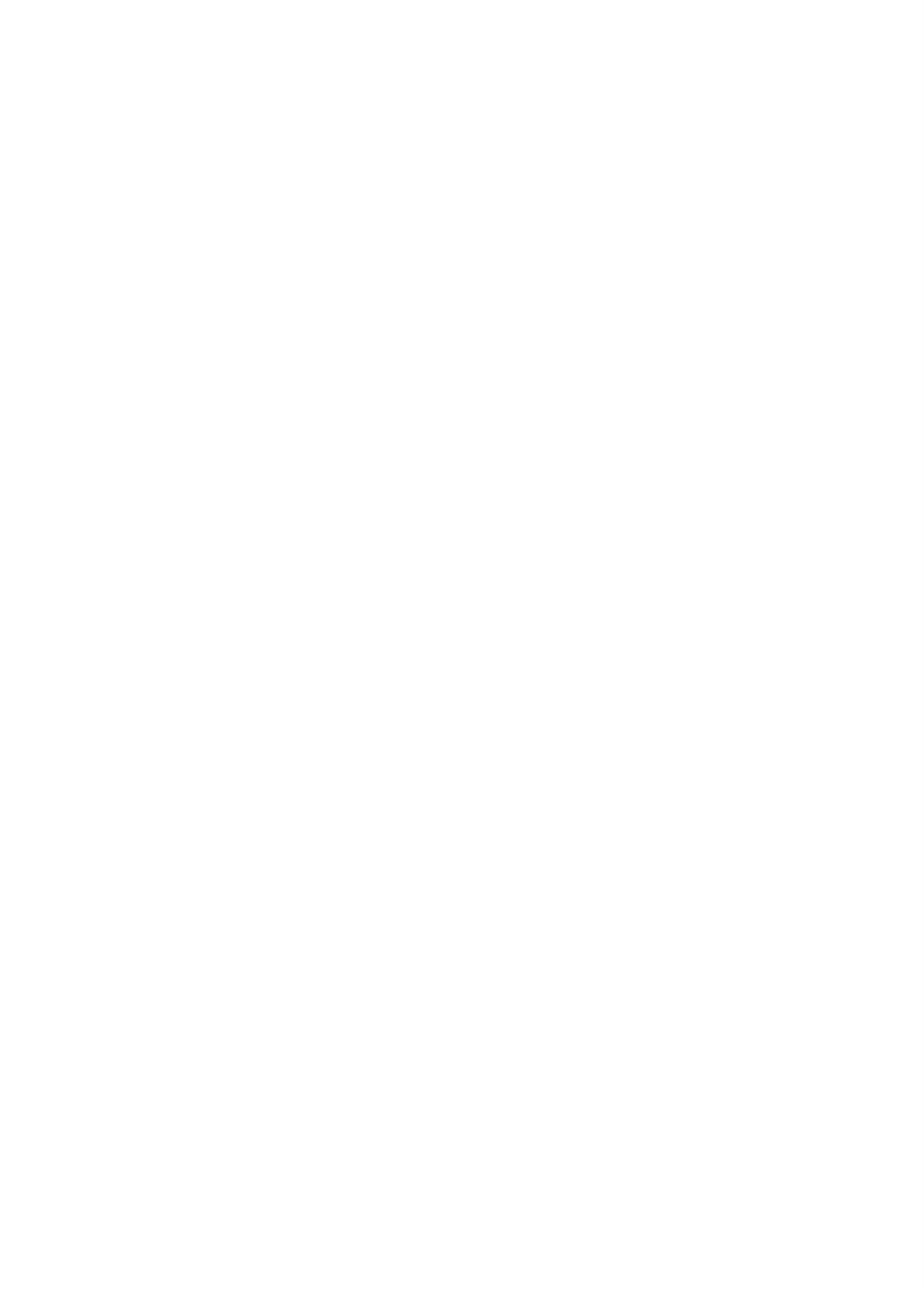( including the basic physiological needs), Mental (including intellectual and emotional), Creative and Spiritual needs. Due to the situation I was born into, my basic needs were taken care of and never did I have to struggle to attain them. School, books and my father supplied my mental nourishment. It was the creative and spiritual needs which I had to search for and develop and I had to find some satisfaction for the religious impulses in me.

I found great delight in art-- more delight in art than in any other subject and I realized that the tremendous thirst for self-expression could be satisfied through art. Art became <sup>a</sup> way of self-recognition for me and it was through art imagery that I could know how I perceived the world around me.

Before creating any image or form this initial and raw vision had to ripen inside me, like a fruit which becomes ripe, grows into its full shape and falls by itself from the branch independent of man's hand (influence).

My creation had to become an entity which could stand by itself and for itself, and speaks on its own. Art for me is the only tool which can say how I have perceived the world in every given contingency. Of course, the aim is to ripen this perception enough to be able to transcend it until it becomes an awareness of the "I" in me; that very "I" which I have to search for and become one with.

The presentation of art imagery is, of course, very delightful to do when one gets enough material around and becomes totally involved in it. The growth and the development

 $-2-$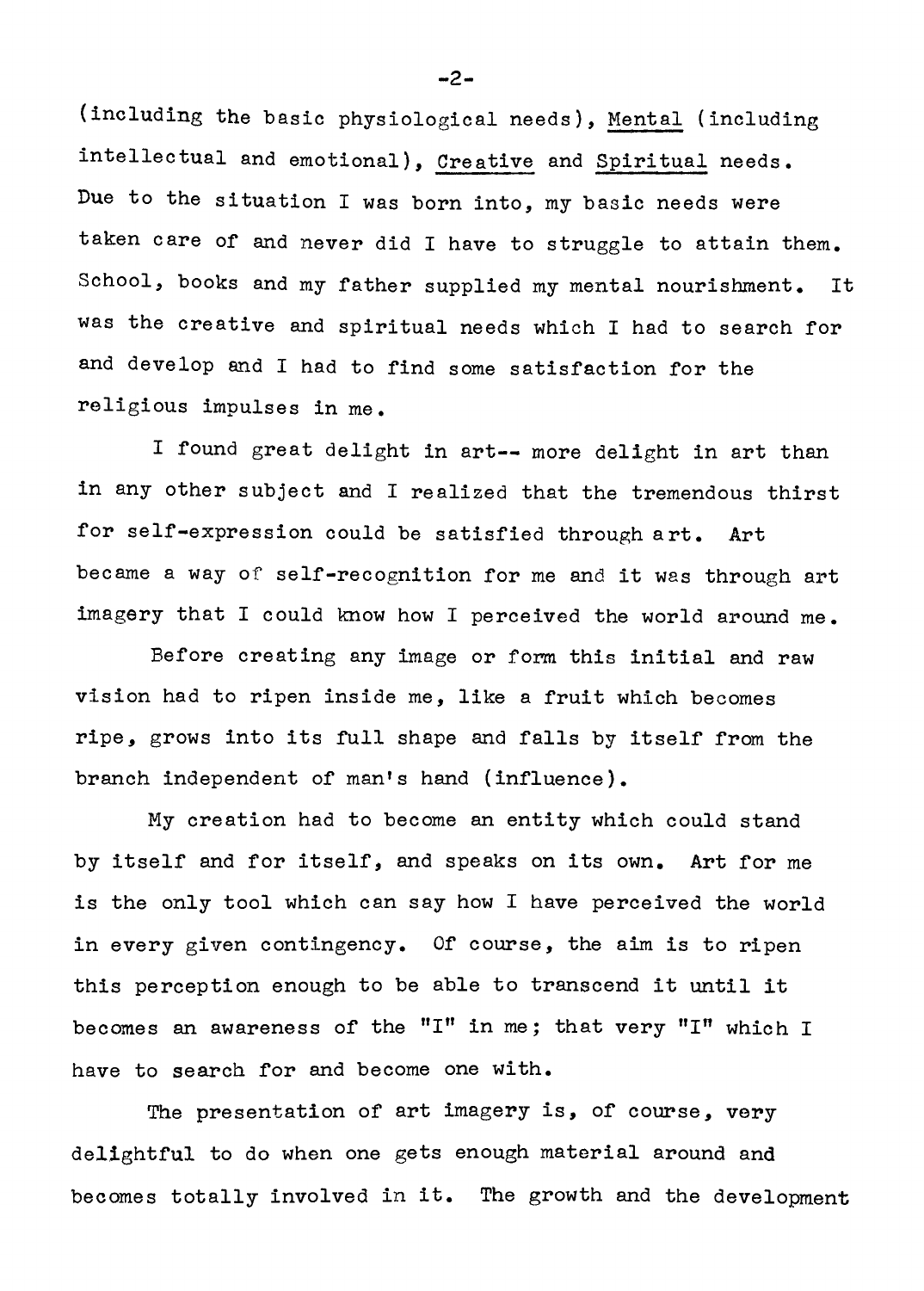of one's search is what counts yet this growth doesn't cease to be through mixing paints on canvas or weaving <sup>a</sup> piece of fabric. It is instead the outcome of it which contains the artist's freedom. It comes into existence when the "I" stands subjectively by itself. Art, before communicating anything to an observer, has to be <sup>a</sup> living subject; <sup>a</sup> subject which contains an "I"; the very "I" of an artist in it. Then, it can become <sup>a</sup> relation. Art has to be <sup>a</sup> relation because it is the cry of <sup>a</sup> lonely man who is divested in the world of illusions and absurdities and where there is nothing to assure him of his relationship to the world.

<sup>A</sup> pleasure which sometimes goes so deep as to make us suppose we have direct understanding of the object that causes it, <sup>a</sup> pleasure which arouses the intelligence, defies it and mkes it love Its defeat, still more, <sup>a</sup> pleasure that can stimulate the strange need to produce or reproduce the thing, the strange need to produce or reproduce the thing,<br>event, object, or state to which it seems attached, and which thus becomes a source of activity without any definite end, capable of Imposing <sup>a</sup> discipline, and call a torment on a whole lifetime, and of filling<br>a zeal, a torment on a whole lifetime, and of filling it, sometimes to overflowing. Such <sup>a</sup> pleasure presents a singularly specious enigma, which could scarcely escape the attention or the clutches of the meta physical hydra. What could have been more worthy of our philosopher's will to power than this order of phenomena in which to feel, to possess, to will, and to make seemed to be joined in an essential and highly remarkable interaction that defied his scholastic, not to say Cartesian, efforts to split up the diffi-<br>culty. The alliance of a form, a material, an idea, culty. The alliance of a form, a material, an idea, an action, and <sup>a</sup> passion; the absence of any clearly determined aim or of any result that might be expressed in finite terms; <sup>a</sup> desire and its recompense, each regenerating the other; a desire that creates and hence causes itself; sometimes breaking away from all particular creation and ultimate satisfaction, thus revealing itself to be <sup>a</sup> desire to create for the sake of creating -- all this aroused the metaphysical mind: to this problem it devoted the same attention as to all the other problems it habitually invents in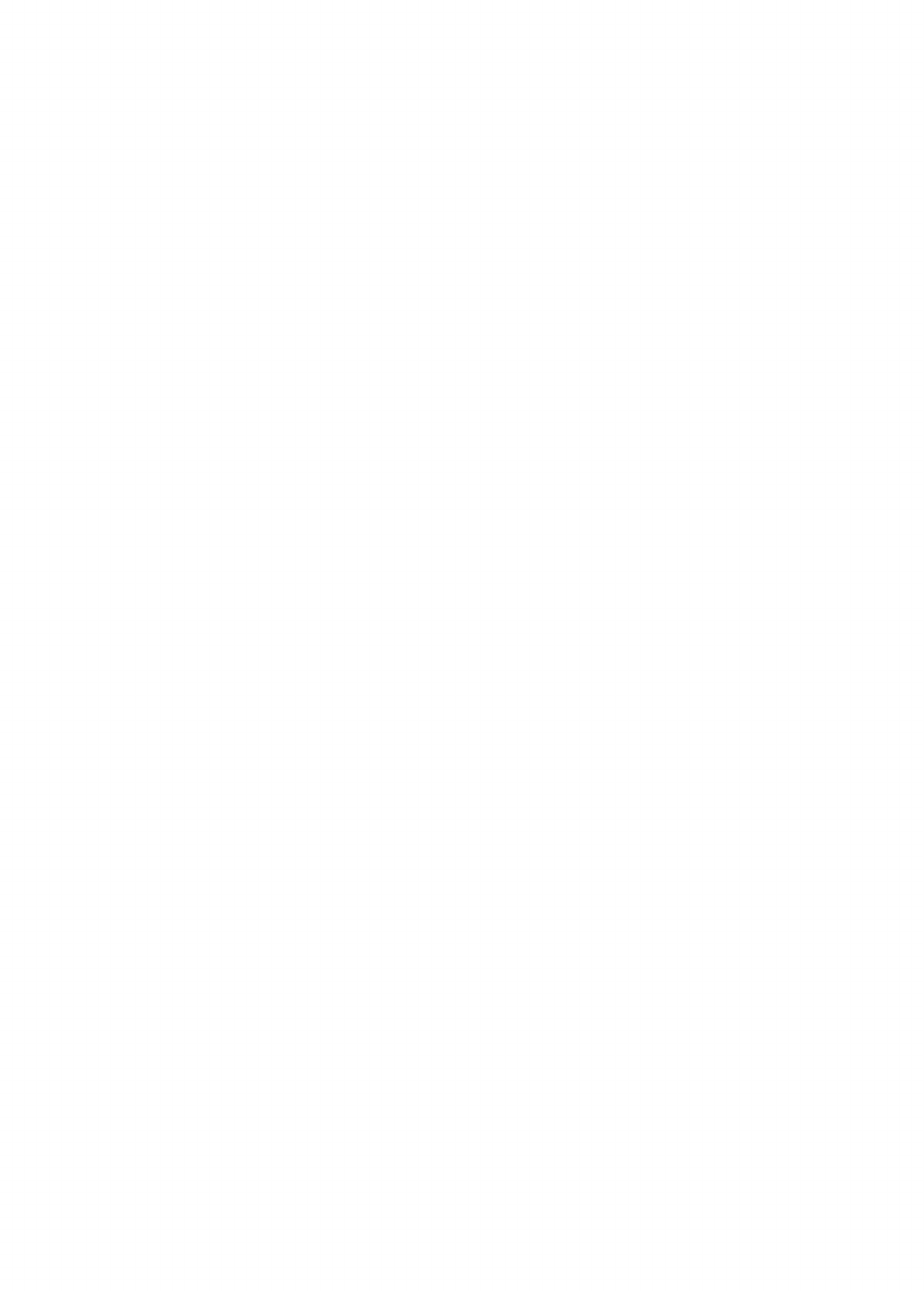exercising its function of reconstructing knowledge exercising its functions.

It was not <sup>a</sup> mere chance that made me study about mysticism but it was that hidden desire in me which urged me to know more about my state of "being."

I always found great joy in reading the beautiful verses of Persian mystic (sufi) poets. In taking this marvel as my theme I noticed the tremendous relationship between craft and mysticism. As I studied more about the Persian mystics, I found out that many of them have been craftsmen; especially weavers and potters.

Craftsmen can reach <sup>a</sup> remarkable state of spiritual awareness. Their total involvement with their media and their deep concentration on what they are creating bring them to that high state of awareness. Both craftsman and mystics require a discipline which is similar in essence. For example, In a process of weaving, the weaver has to go through a long, strenuous, monotonous process In order to weave a piece of fabric. Weaving, therefore, could be <sup>a</sup> practical embodiment of the discipline required for mystic growth and development.

Both mystics and craftsmen have to have a complete devotion toward their goals. The craftsman's devotion is toward the growth of the object he is creating and the mystic's devotion is toward God.

Kandinsky in an article which appeared in Per Sturm,

 $1$ Paul Valery, Aesthetics, (New York, 1964), p. XXI.

 $-l_1-$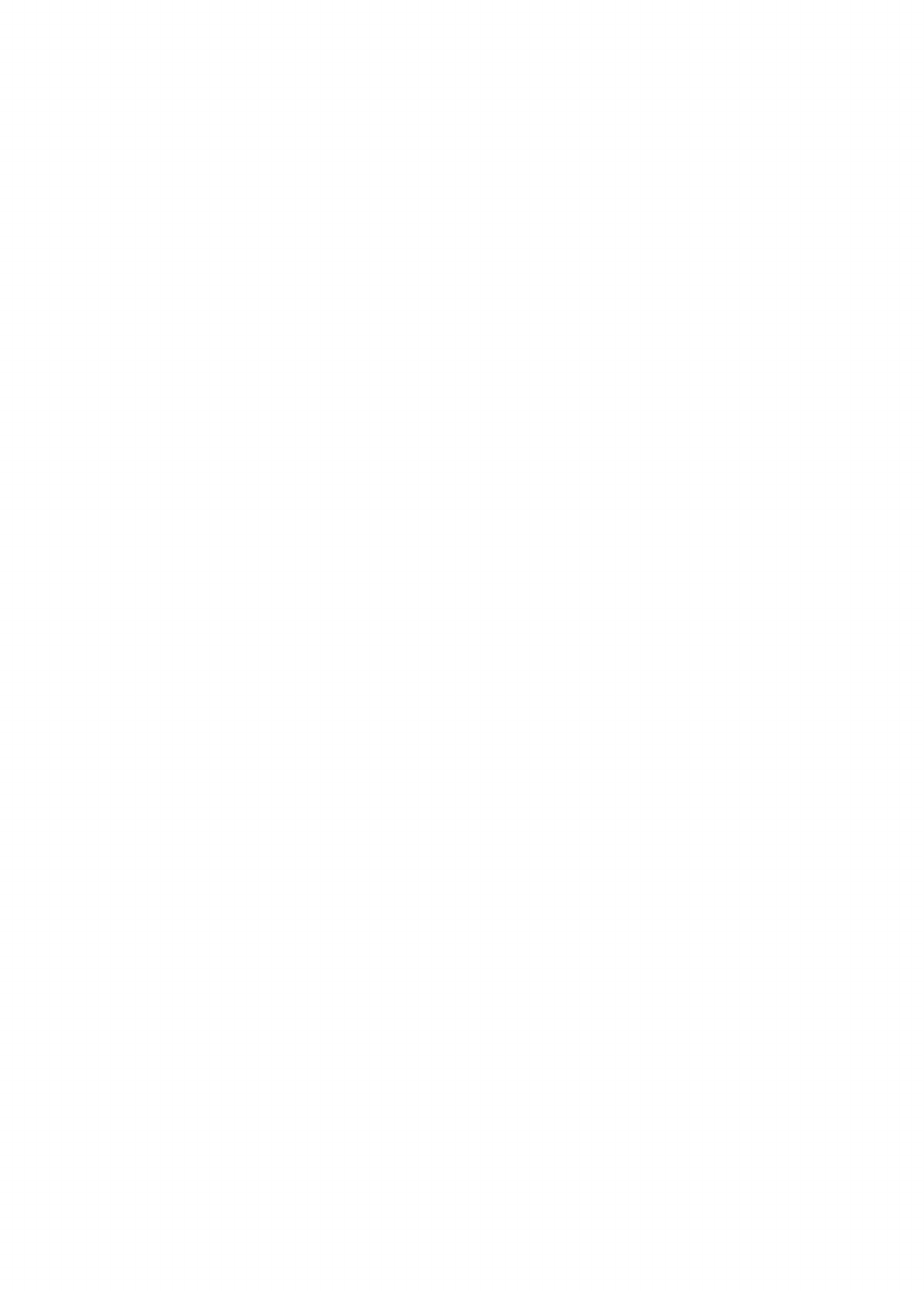wrote his description about art:

<sup>A</sup> work of art consists of two elements, the Inner and the outer. The inner is the emotion in the soul of the artist; this emotion has the capacity to evoke a similar emotion in the observer. Being connected with the body, the soul is affected through the medium of the senses-the felt. Emotions are aroused and stirred by what is sensed. Thus the sensed is the bridge; i.e., the physical real relation between the immaterial (which is the artist's emotion) and the material, which results in the production of <sup>a</sup> work of art. And again, what is sensed is the bridge from the material (the artist and his work) to the immaterial (the emotion in the soul of the observer). The sequence is; emotion (in the artist)-- the sensed-- the art work-- the sensed-- emotion in the observer. The two emotions will be like and The two emotions will be like and equivalent to the extent that the work of art is successful. In this respect painting is in no way different from a song: each is a communication. The successful singer arouses in listeners his emotions; the successful painter should do no less.

The inner element; i.e., emotion, must exist, otherwise the work of art is a sham. The inner element determines the form of the work of art.

In order that the inner element, which at first exists only as an emotion, may develop into a work of art, the second element, i.e., the outer, is used as an embodiment. Emotion is always seeking a means of expression, <sup>a</sup> material form, <sup>a</sup> form that is able to stir the senses. The determining and vital element is the inner one, which controls the outer form, just as an Idea in the mind determines the words we use, and not vice versa. The determination of the form of <sup>a</sup> work of art is therefore determined by the irresistible Inner force: this is the consequence of a harmonious cooperation of the inner and the outer.<sup>2</sup>

I shall say <sup>a</sup> few words about the nature and meaning of mysticism and the origin and historical development of Sufism in order for me to communicate better with the reader,

The word "mysticism" itself comes down to us from the Greeks and is derived from <sup>a</sup> root meaning "to close." The

2Kandinsky, Der Sturm, (Berlin, 1913), p. 20.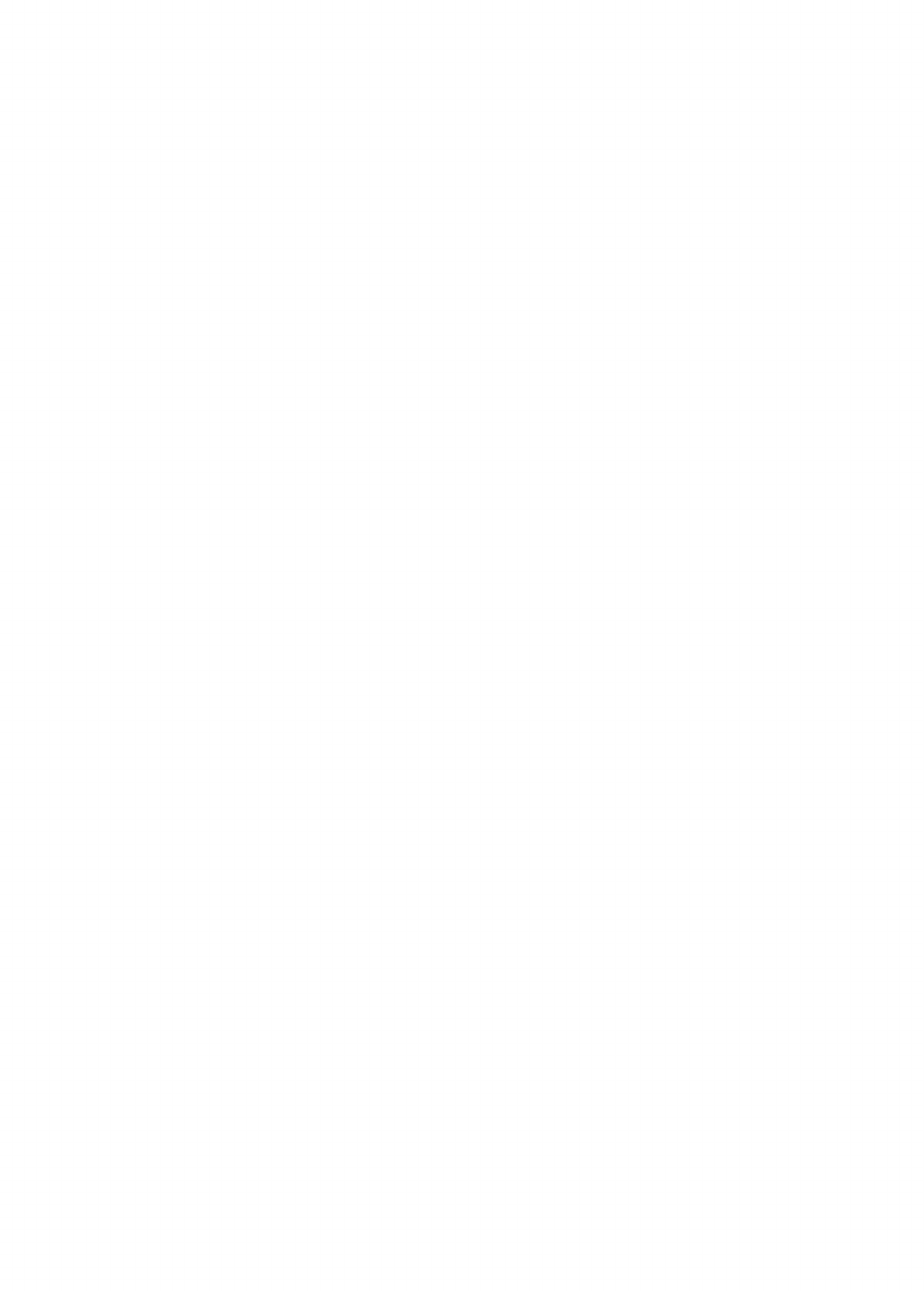mystic was one who had been initiated into esoteric knowledge of divine things, and upon whom was laid the necessity of keeping silence concerning his sacred knowledge. The term "mystical", then, might be applied to any secret cult revealed only to the initiated. The philosophers took over the word from the priests and applied It to their own speculative doctrines and thence It passed over into the Christian Church which held itself to be <sup>a</sup> body of initiates into a truth not possessed by mankind at large. The word was later held to mean closing the mind to the Influence of all external things, so that it might be withdrawn into itself and so be fitted to receive the Divine Illumination. But the real meaning of the word, as we use It now, represents something much wider than its derivation. That for which it stands is a tendency not limited to the Greeks, either priests or philosophers, nor bounded by the far-reaching comprehen siveness of the Christian Church. It denotes something which is to be found in <sup>a</sup> highly developed state in the early religious doctrines of the East; in the Vedie literature; in Buddhism both in India and in China; in <sup>a</sup> form strangely attractive, considering the apparently barren soil in which this flower has bloomed, in Sufism; the mysticism of Islam, which has spread itself and taken firm root In Persia, Turkey and India as well as Arab lands; in Judaism, again an unpromising environment, to all appearances; and finally, as we have seen, In Greece and in the West.

Although I by no means consider myself an expert or

-6-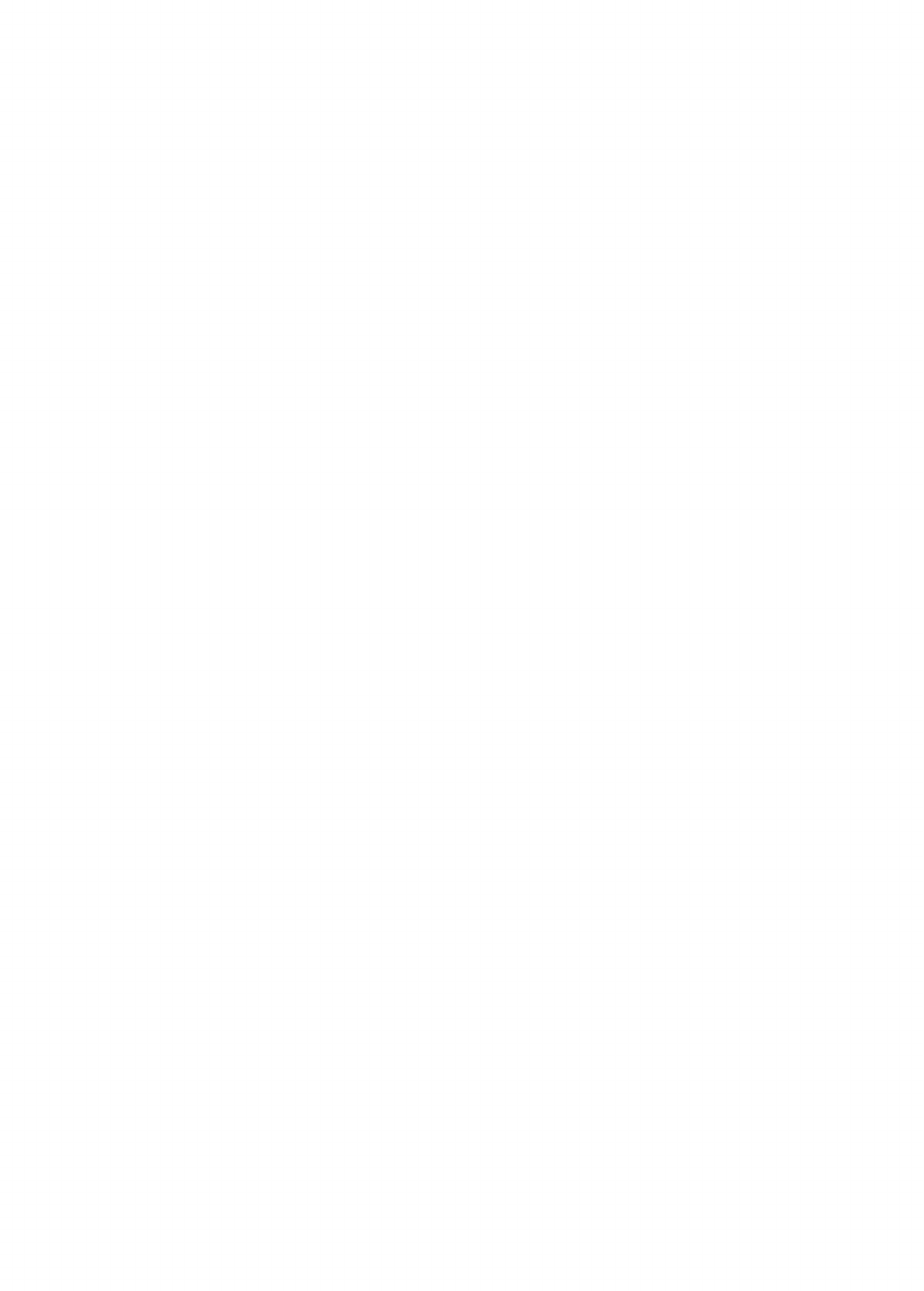even a student of Sufism, I shall try to write a brief account of what a Sufi might call freedom or liberation. In attempting to do so, I shall sketch in <sup>a</sup> broad outline of certain principles and characteristic features of the inner experience of Sufis.

Sufi means "one who is pure in heart" and the name is derived from suf (wool). The common meaning of Sufi has emerged from the fact that most Muslim mystics wear <sup>a</sup> white woolen robe. The Sufi movement started somewhere around the Ninth Century, A. D., in Egypt, Syria, Arabia and became especially popular among Persian poets.

This phenomenon, however, is not very easy to sum up or to define. It is <sup>a</sup> kind of mysticism within the framework of Islam, but at the same time Sufis never founded a new religion or <sup>a</sup> sect. They call themselves Ahl-al-Haqq "The followers of the Real", and their highest aspiration is reunion with the absolute Reality and thereby becoming enlightened and liberated. Although there are numerous definitions of Sufism in Arabic and Persian texts, all of them show that Sufism is indefinable. Jalaliddin Rumi in his Masnavi tells a story about an elephant which was exhibited by some Hindus in <sup>a</sup> dark room. Many people came to see it, but because the room was too dark to see the elephant, they all touched it with their hands to guess what it was like. One felt the trunk and said that the animal was like <sup>a</sup> water pipe; someone else felt its ear and said it must be like <sup>a</sup> huge fan; another felt its long legs and thought it must be pillars; but

 $-7-$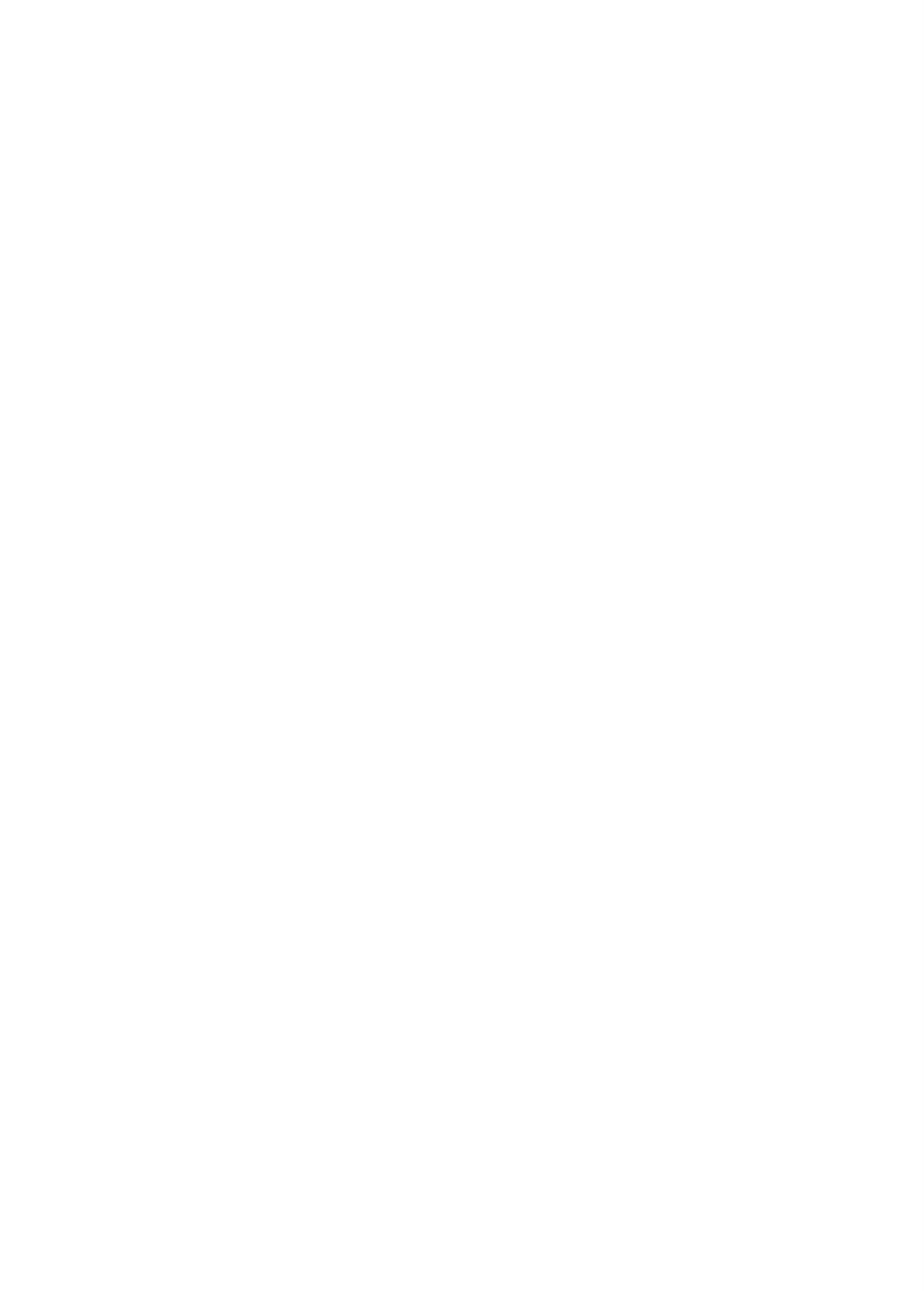nobody could say what the animal really was. So It is with those who define Sufism; they can only express what they have felt and nothing more. Perhaps the following saying of Jalaliddin Rumi illustrates more that Sufism is <sup>a</sup> word uniting many meanings:

Sufism is freedom and generosity and absence of self constraint. Sufism is to possess nothing and to be possessed by nothing.3

Sufis who seek God call themselves "Travellers" (Salik); they go along a "path" (tarigut) to the goal of union with the Reality (fana fi'1-Haqq). Along this path there are seven "Stages" each of them (except the first) the result of the preceding "Stages". The seven "Stages" (Maquamat) are as follows: (1) Repentance, (2) Abstinence, (3) Renunciation,  $(4)$  Poverty, (5) Patience, (6) Trust in God, and (7) Satisfaction. These seven "Stages", moreover, must be carefully distinquished from the "States" (Ahwal), which form <sup>a</sup> similar psychological chain. The ten "States" are as follows: meditation, nearness to God, love, fear, hope, longing, intimacy, tranquillity, contemplation and certainty. <sup>A</sup> man by his efforts can master the seven "Stages"; the "States", however, are spiritual feelings that <sup>a</sup> man has no control over.

The Sufi's journey is not finished until he has passed and has become perfect in all the "Stages", and has experienced all the "States". Then, and only then, he reaches the higher level of consciousness which is called "Marifat". The Sufi,

-8-

<sup>3</sup>Jalaliddin Rumi, Masnavi .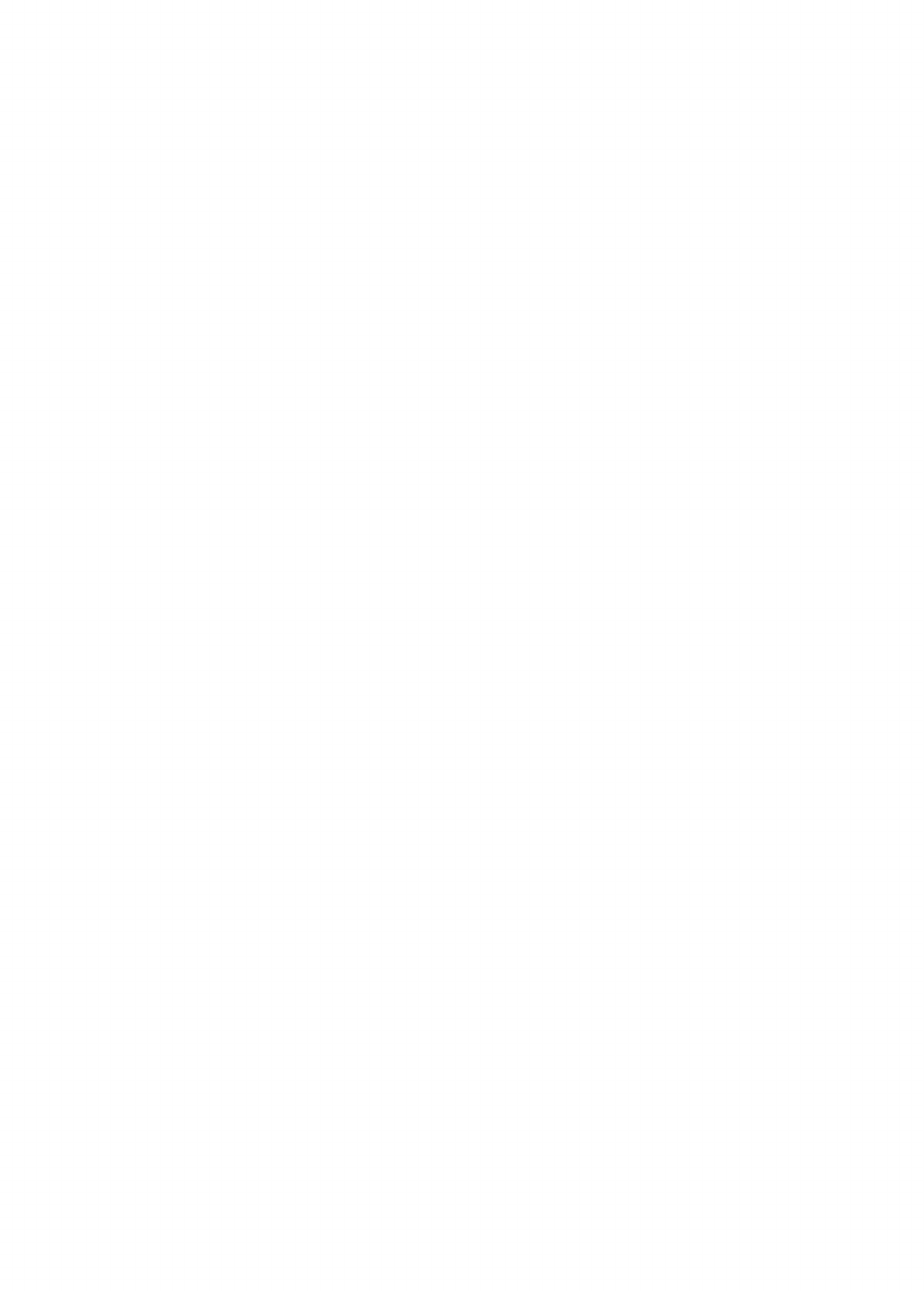then, realizes that knowledge, knower and known are all one. And then he is liberated, he is absorbed in the Absolute Reality and he is "Ego-less."

Parid-uddin Attar, in his famous book, The Birds Parliament, describes this Sufi path in a fascinating story. He tells about <sup>a</sup> multitude of birds who agree to choose the fabulous Simory as their sovereign. They decide to cross the seven dangerous valleys that lie before the Mount of Truth (Ghaph), where Simory lived. Many of them cannot bear the difficulties of the way and change their mind, but thirty of them, overcoming all the difficulties of the seven valleys, reach their goal and enter the dwelling place of Simory, where they see their own reflection in the mirror of truth and realize that Simory is in reality themselves ( Simory in Persian has double meaning; (1) it is <sup>a</sup> name for an imaginary bird and (2) it means thirty birds).

To attempt to describe the seven "Stages" through which <sup>a</sup> Sufi has to go is <sup>a</sup> rather hard task and perhaps could fill volumes of books. I only deal with <sup>a</sup> few characteristics of their liberation and freedom. Those characteristics are poverty, love and finally the concept of "Pana".

Poverty in its common meaning is to have as few material goods as possible, but the Sufi's idea of poverty goes far beyond this. Poverty is not merely lack of wealth, but also lack of desire for wealth. Poverty is to have an empty heart as well as an empty hand. The true Sufi does not have anything both materially and spiritually. He has to give up his

-9-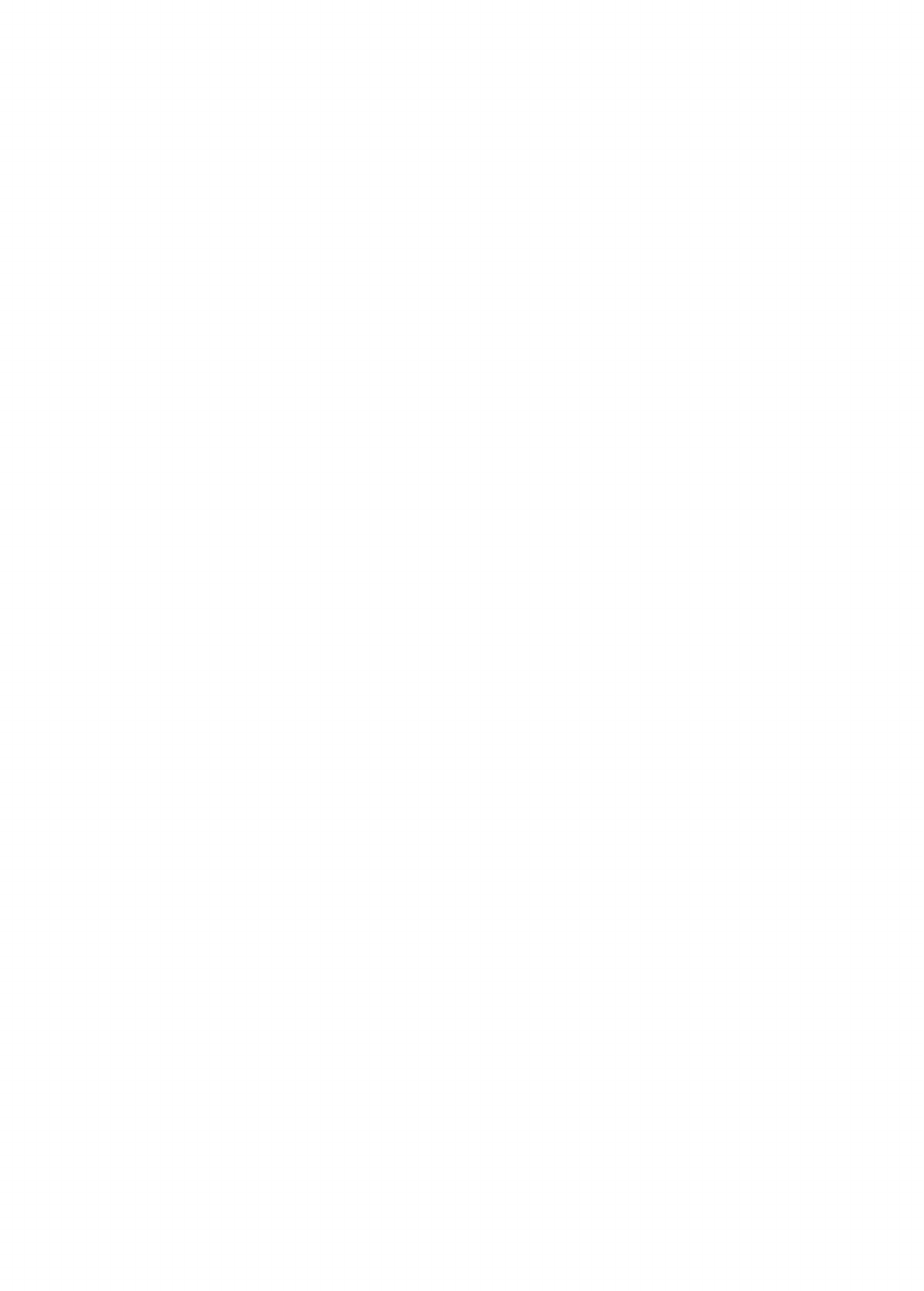"Egoness" and his "I-ness" along with any other property he owns. He has to be detached from everything. In fact the true poverty is found to be concerned with self-denial, in the sense that the true lover has no thought for himself; he considers himself as nonexistent. Perhaps a quote from Jalaliddin Rumi makes it more clear.

> What is to be done, <sup>0</sup> Moslems? for I do not recognize myself. I am neither Christian, nor Jew, nor Gabr (Zoroastrian), nor Moslem. I am not of Nature's mint, nor of circling heavens . I am not of the empyrean, nor of the dust, nor of existence, nor of entity. I am not of earth nor of water, nor of air, nor of fire . I am not of India, nor of China, nor of Bulgaria, nor of Saqsin. I am not of the Kingdom of Iraqain, nor of the country of Khurasan. I am not of this world, nor of the paradise, nor of Hell. I am not Adam, nor of Eve, nor of Eden and Rizwan. My place is the placeless, my trace is the Traceless. This neither body nor soul, for I belong to the soul of the Beloved. I have put duality away, I have seen that the two worlds are one. One I seek, one I know, one I see, one I call. He is the first, He is the last, He Is the outward, He Is the inward. I know none other except Ya Hu' and 'Ya man Hu'. I am intoxicated with love's cup, the two worlds have passed out of my ken. I have no business save carouse and revelry. If once in my life I spent a moment without thee, from that time and from that hour I repent of my life. If once in this world I win a moment with thee. I will trample on both worlds, I will dance in triumph forever.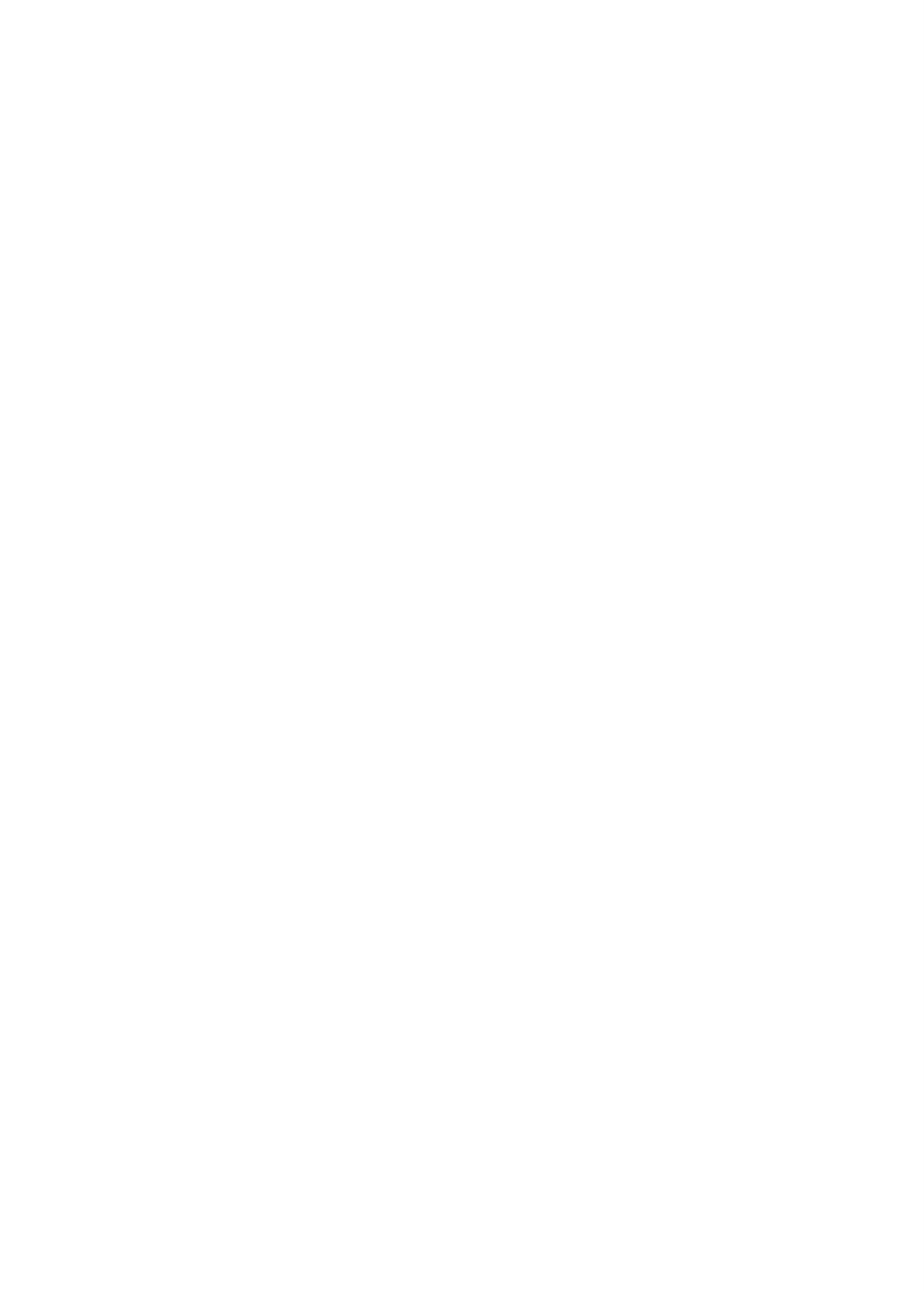<sup>0</sup> Shamsi Tabrez, I am so drunken in this world o change tablez, I am so drunken in this word<br>that except of drunkenness and revelry I have no tale to tell.<sup>4</sup>

Now when the individual self is lost -- when the Sufi is poor truly  $-$ - the universal self is found. That is to say the Sufi then becomes one with the Absolute Reality, he is then liberated from this worldly prison. In order to reach this stage, however, <sup>a</sup> Sufi must have <sup>a</sup> magnificent love and devotion for God. Anybody who is even slightly familiar with the mystical poetry of Persia knows that this aspiration of the soul towards God is expressed beautifully in forms of a mystical poetry. As Ibn-Al-Arabin in a passage translated by Professor Nicholson says:

> Oh, her beauty - the tender maid'. Its brilliance gives light like lamps, to one travelling in the dark. She is <sup>a</sup> pearl hidden in the dark. Hair as black as jet, a pearl for which thought lives and remains unceasingly in the depths of that ocean. He who looks upon her deems her to be a gazelle of the sand-hills, because of her neck and the loveliness of her gestures.<sup>5</sup>

Furthermore, love of the beloved is the supreme principle in Sufism. Love, according to Sufi, is self-renunciation and self-sacrifice. the giving up of everything  $-$ - wealth, honor, desire, life and whatever man values -- for the beloved without any desire of reward. Ba-Ba-Kuhi in the following passage expresses this clearly:

 $4$ Jalaliddin Rumi, Masnavi, (Iran, 1341, a Persian year), p. 601.

 $5R.$  Nicholson, The Mystic of Islam, (London, 1914), p. 125.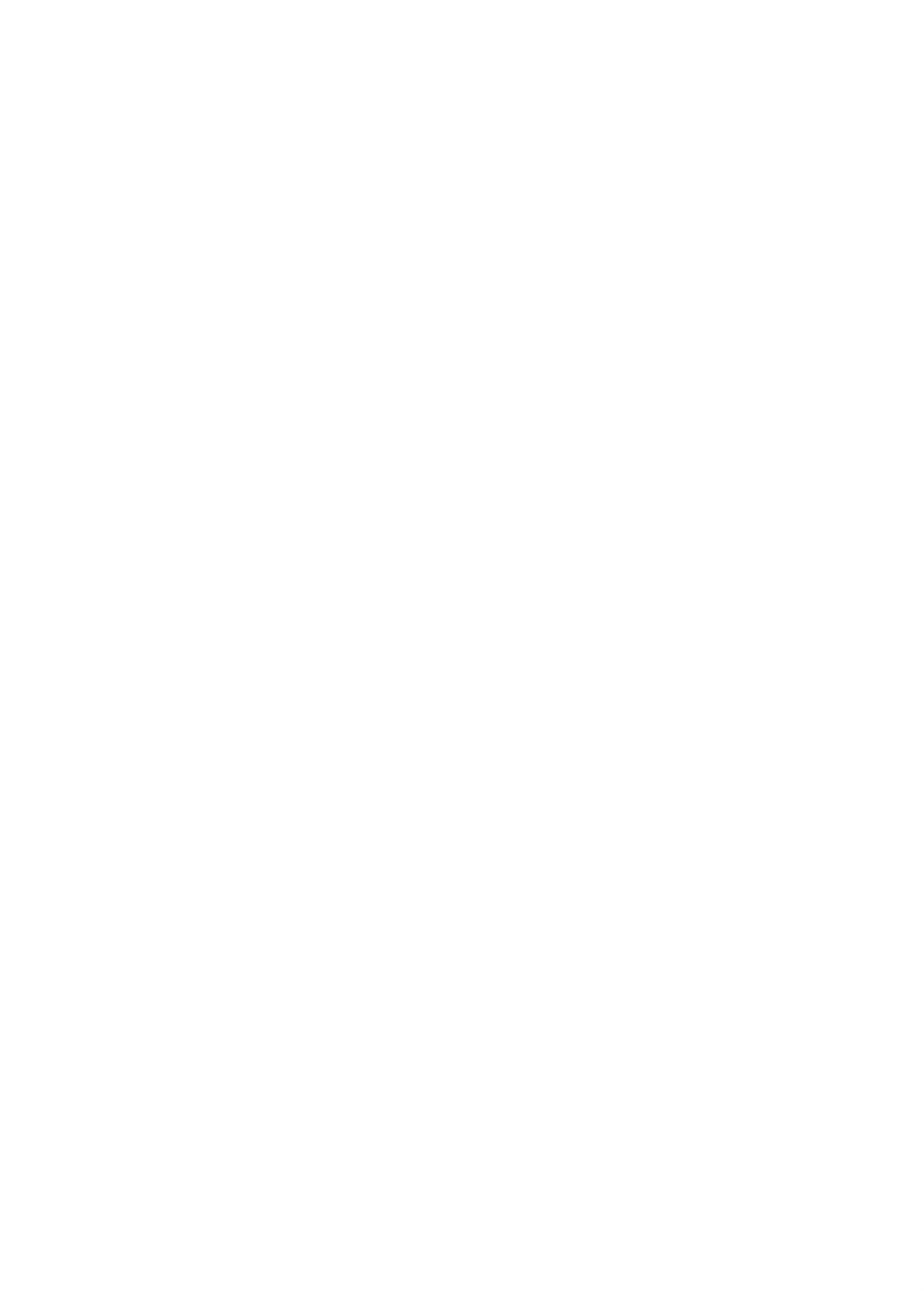In the market, in the cloister -only God I saw. In the Valley and on the mountain -only God I saw, Him I have seen beside me often In tribulation; In favour and in fortune -only God I saw. In prayer and fasting. In praise and contemplation, In the religion of the prophet -only God I saw. Neither soul nor body, accident nor substance, Qualities nor causes - only God I saw. I opened mine eyes and by the light of His face around me In all the eye discovered only God I saw. Like <sup>a</sup> candle I was melting in His fire. Amidst the flames outflashing -only God I saw. Myself with mine own eyes I saw most clearly, But when I looked with God's eyes, only God I saw. I passed away into nothingness, I vanished, And lo, I was the All-living and 10, 1 was out

For <sup>a</sup> Sufi, there is <sup>a</sup> moment in which he is one with the Absolute Reality, he then calls himself as "Aun al Haqg" I am God. This state is called Fana, which includes different meanings. As Professor Nicholson has mentioned, Fana has three meanings:

(1) a moral transformation of the Soul through the extinction of all its desire and passions, (2) <sup>a</sup> passing away of the mind from all objects through meditation upon the thought of God, (3) the cessation of all conscious thought. This is what the Sufi calls "the passing away of passing away" or Fana al Fana.7

P. 65.  $6$ Ba-Ba-Kuhi, Persian Poetries, (Iran, 1340), p. 12. ^Nicholson, R., The Mystic of Islam, (London, 1911}.),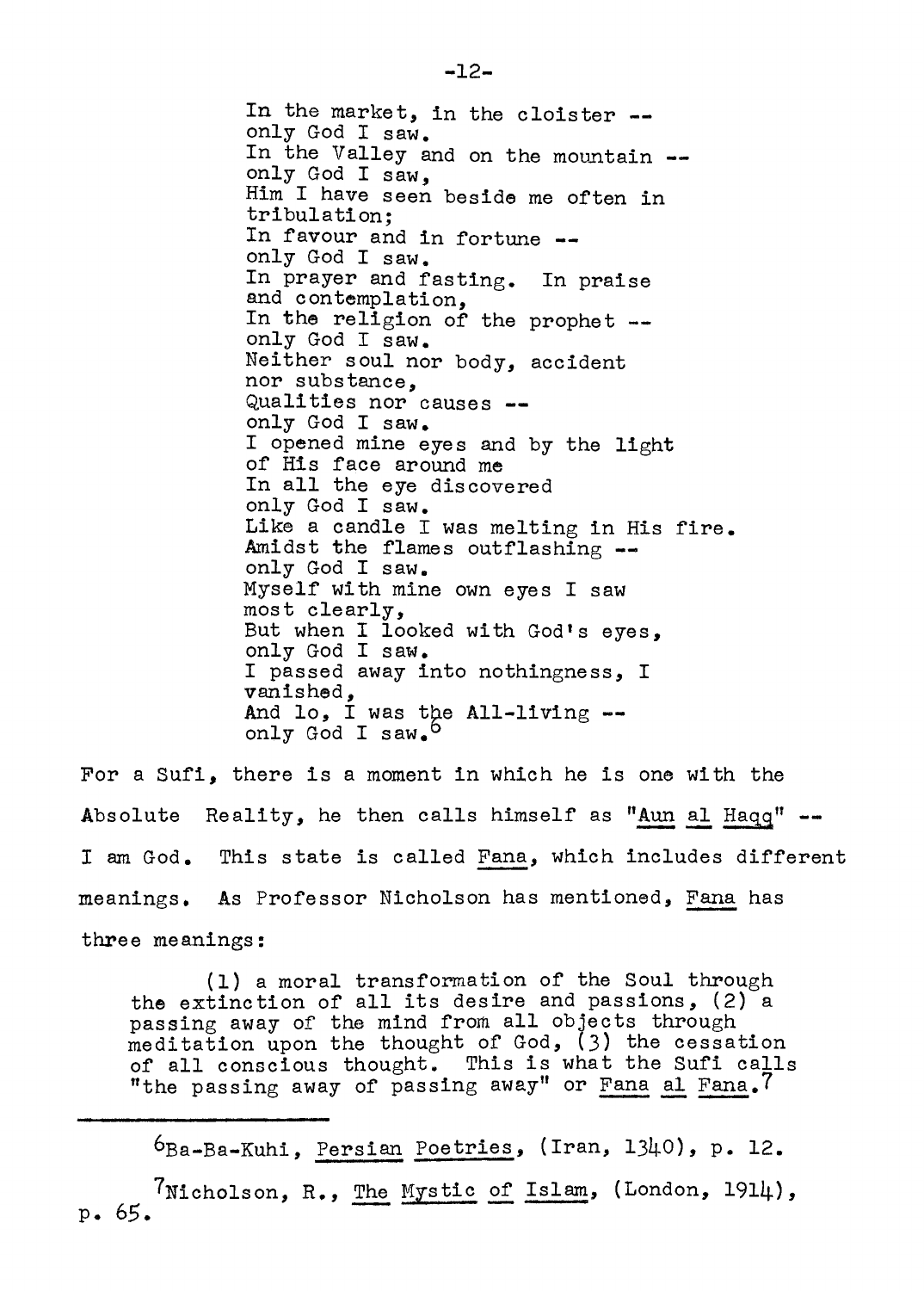In the final stage of Fana the Sufi completely passes away from self, forms, and will remain free forever absorbed in the absolute Reality. Abu-Yusid Bastami describes Fana in the following passage:

The first time I travelled to his uniqueness, I became a bird whose body was of openness, and its wings of everlastingness. I continued to fly in the air of howness ten years, until I had travelled to the air <sup>a</sup> hundred thousand times. I went on flying, until I reached the area of preeternity and there beheld the tree of oneness.

I then saw Him, He unveiled, and I saw that I was I, and I was I, turning back into what<br>I couplet used I was I, turning back into what I sought, and I myself, not other than I, was where I was going.

Then I gazed upon Him with the eye of truth, and said to Him, who is this? He said; this is neither I nor other than I. There is no God but I. Then He changed me out of my identity into His selfhood, and caused me to pass away from my selfhood through His selfhood. Showing me His selfhood uniquely, and I gazed upon with selfhood. Then he said to me "What are you?" I said Then he said to me "What are you?" I said<br>"to Him "What are you?" He said "I am the truth." Lo nim what are you. He said I am the truth.<br>I said, "I am through you." He said, "If you are<br>through I. then I am you and you are I." through I, then I am you. He had through I, then I am you and you are Then I said, "0 You", and He said to me "O You<sub>g</sub>" God's proof to me by Himself, thus,

Having studied all too briefly the chief motives of the Sufi quest, it would complete our knowledge of them to view them engaged upon two of their favourite practices: one distinctly serious, the Zikr; the other, apparently more frivolous, Sama.

It is not easy to find <sup>a</sup> single English term for the word Zikr. In itself it means "remembrance". As used by the mystics, it denotes the devout invocation and repetition

 $B_{\text{Abu-Yusid}}$  Bastami, Whiteman, J.H.M., The Mystical Life, (London, 1961), p. 468.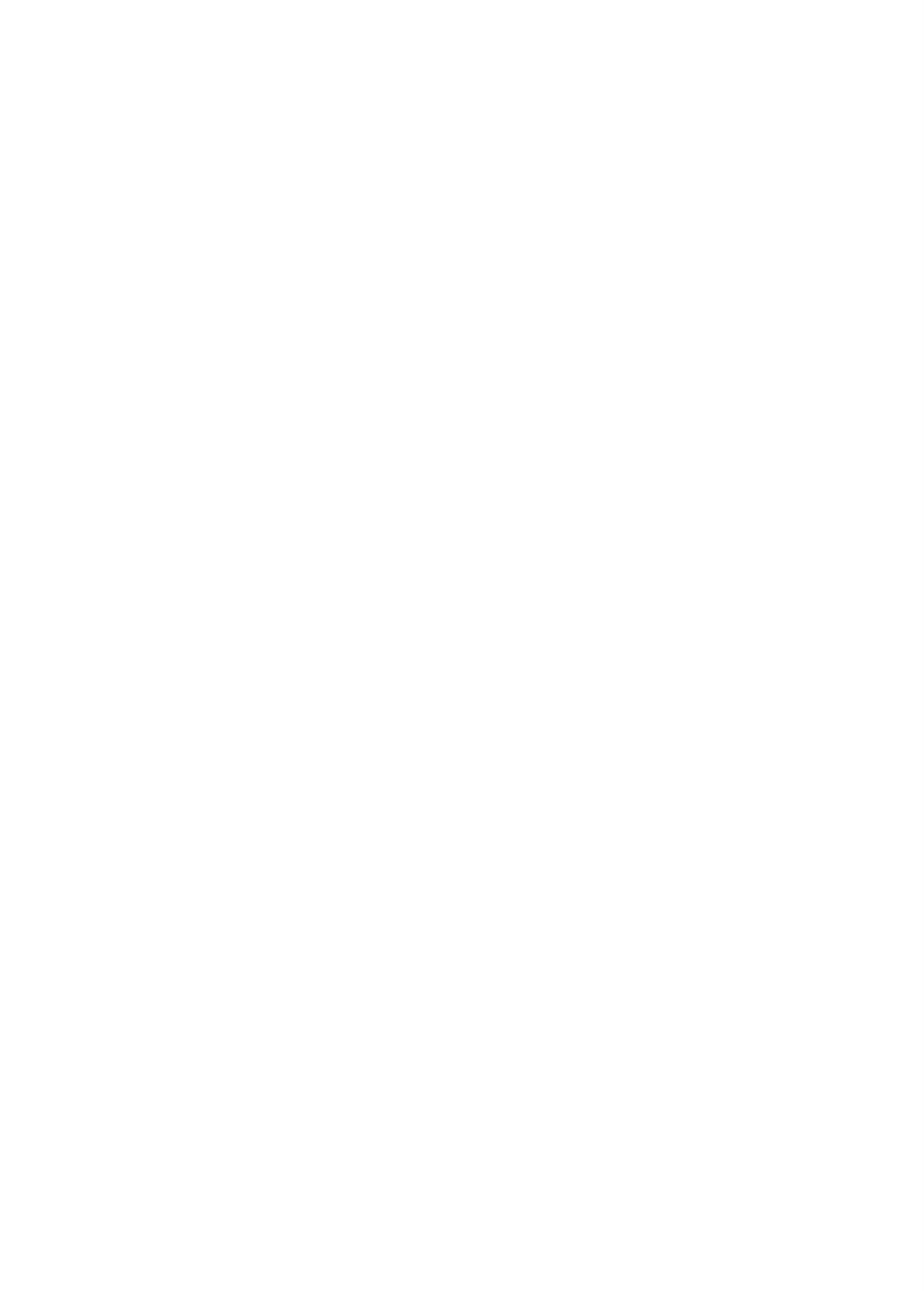of the Holy Name of God, either alone or enshrined in some formula.

<sup>A</sup> number of religious confraternities (tariqas) have their own form of Zikr constituting the service performed by the "brethren", grouped together often on <sup>a</sup> Thursday evening. A Zikr may, however, and often is, gone through in private by single individuals. The words should be repeated <sup>a</sup> great many times, with as great a degree of intense concentration as can be summoned up. Attention should be centered more and more on the meaning or spiritual reality of what is said until the Zakir (rememberer) is not so much busied with the Zikr (remembrance) as with the Muzkur the one invoked or remembered). If the Sufi masters attached so much importance to the practice of Zikr, in the sense explained, it was because they held It to be the best way to impress the mind and to set up the conditions for the achievement of close attention and the concentration of the Soul's powers on that which is the very purpose of the mystical journey. This combination of meditation and invocation produces a climate of confidence and certainty in the soul and prepares it for the state of contemplation, which is the wayfarer's goal and object.

Ghazali, in his Persian poetic work, the Kimyayi Sa Adat (Philosopher's stone of happiness), as well as in his great Arabic work, the Ihya Vlum ed Din, enters Into great detail as to the nature and the advantages of this practice. The first degree in it, 'Common Invocation', even though it

 $-11-$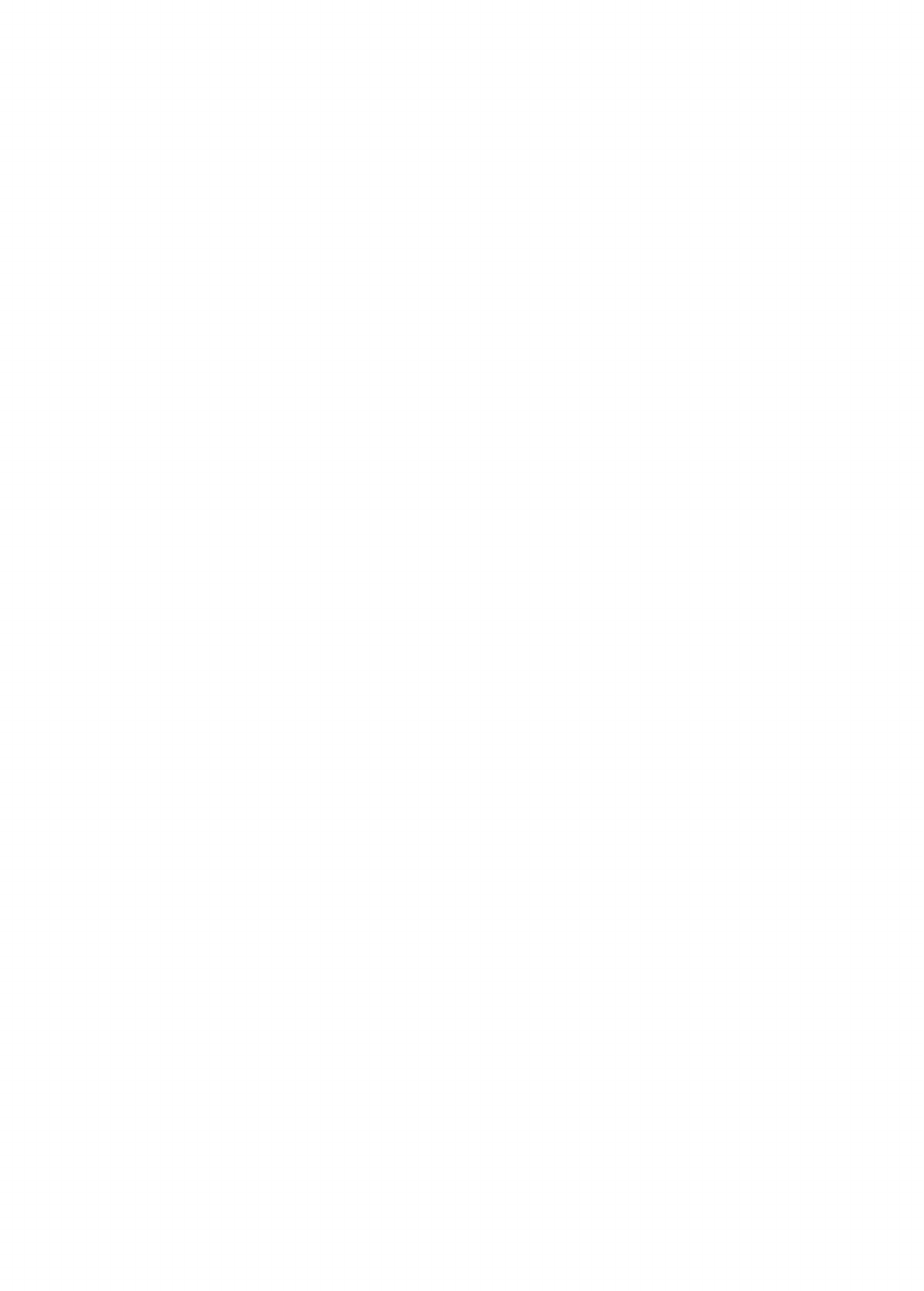may amount simply to the external invocation of the holy name, is of value "since it denotes that the state of carelessness and indifference has been set aside."<sup>9</sup> Indeed, one who has dismissed carelessness (Ghiflat) is already a Zakir, even if his tongue be silent.

<sup>A</sup> higher degree comes when the Zakir "tears off the veil of reason and with his whole heart fixes his attention on the Lord. "10 The highest degree of all is that of the Zakir who becomes fani (lost) in truth  $-$ - that is God. At first the adept has constantly to take pains lest his soul drift back into its natural state of carelessness and inattention. But, as he acquires greater mastery, the Zikr takes such <sup>a</sup> hold on him that it can with difficulty be driven out by any other thought or fancy. The supreme degree, however, comes when the one invoked takes possession of the heart, for as Ghazali says, "There is <sup>a</sup> great difference between one who loves the invoked one and one who loves the invocation." $11$  Perfection lies in this, that the invocation and all consciousness of it vanish from the heart and He who is invoked alone remains there. Zikr, or remembrance, centered on the repetition of some devout formula, as opposed to Nisyan ( forge tfulne ss ) .

In the Surat al Kahf we read: "Remember me when you have forgotten". The value comes from the essence of the

> $9$ Ghazali, S., Kimyayi Sa Adat, (Iran, 1341), p. 900.  $^{10}$ Ibid., p. 920.

 $\mathsf{u}_{\texttt{Ibid.}}$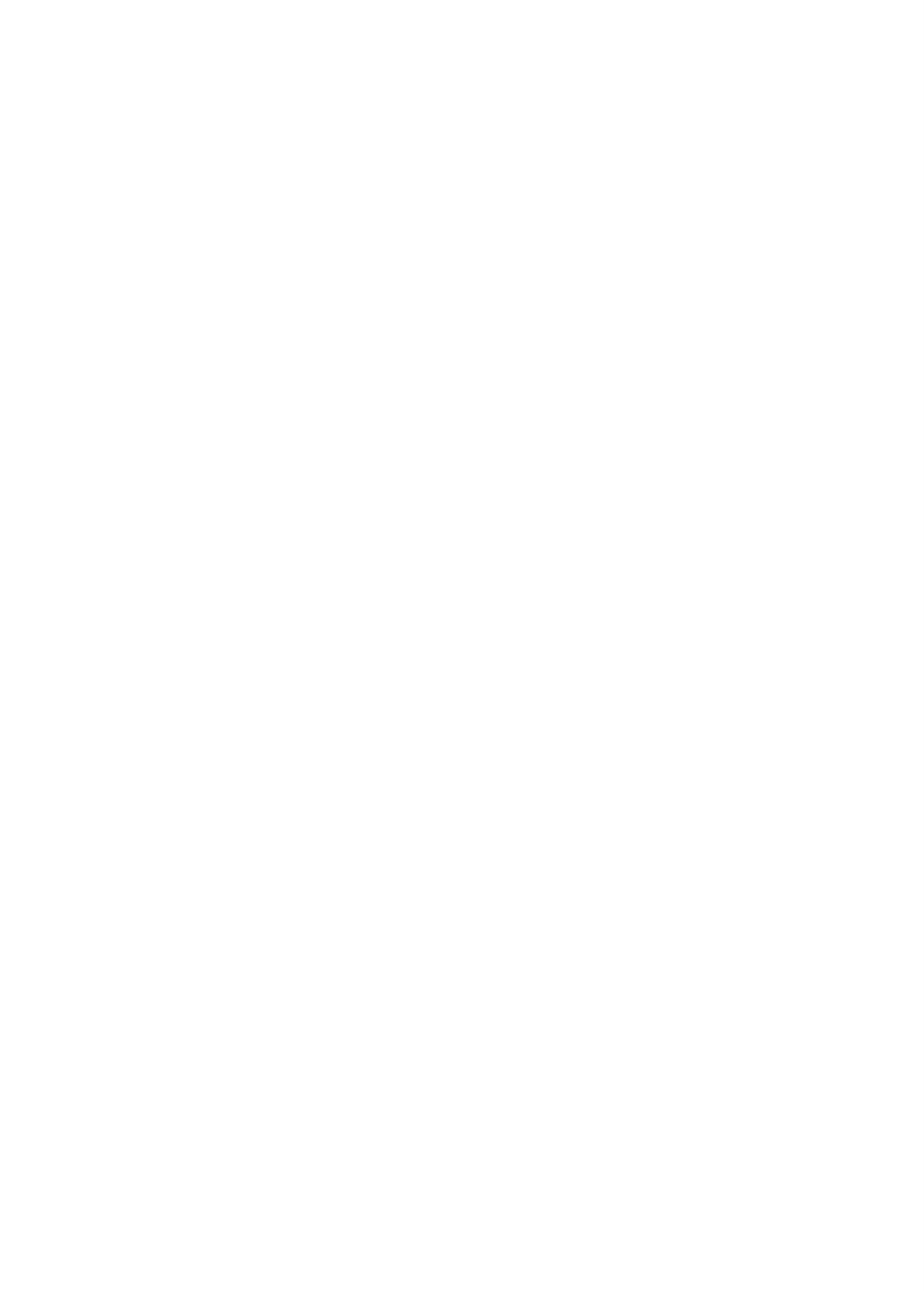contents of La ilaha illa llah which is both negation (la ilaha, there is no God) and affirmation (illallah, save God alone). Thus by inculcating the remembrance of God alone, the Zikr is stripped of the clothing of letters and forms and in the glory of the light of the sublime deity, the property of Kullu Shayin halikun illa wazhaha (all passes away except His face) is made manifest.

Having prepared <sup>a</sup> room which is empty, dark and clean, let him (a murshid is preparing there for his murid) sit there, cross-legged, facing the Qibla (direction of ellekka) laying his hands on his thighs, let him stir up his heart to wakefulness, keeping a guard on his eyes. Then, with profound veneration, he should say aloud La ilaha illa llah. The la ilaha should be fetched from the root of the navel and the ilia llah drawn into the heart, so that the powerful effects of the Zikr may make themselves felt In all the limbs and organs. But let him not raise voice too loud. He should strive, as far as possible, to damp and lower it, according to the words "Invoke the Lord in thyself humbly and with compunction, with out publicity of speech" (Surat al A'raf).

Sama (audition). The other method much favoured by the Sufis, In the wake of the great aesthetic Jalaled Din Rumi, with a view to encouraging and reinforcing ecstacy and trance, is known as <u>Sama</u>, literally "listening" or audition. It is good to know that all Persian poetry, the mystical sort not the least, Is intended to be chanted either to <sup>a</sup> regular tune or in free musical Improvisation. The best known chant

-16-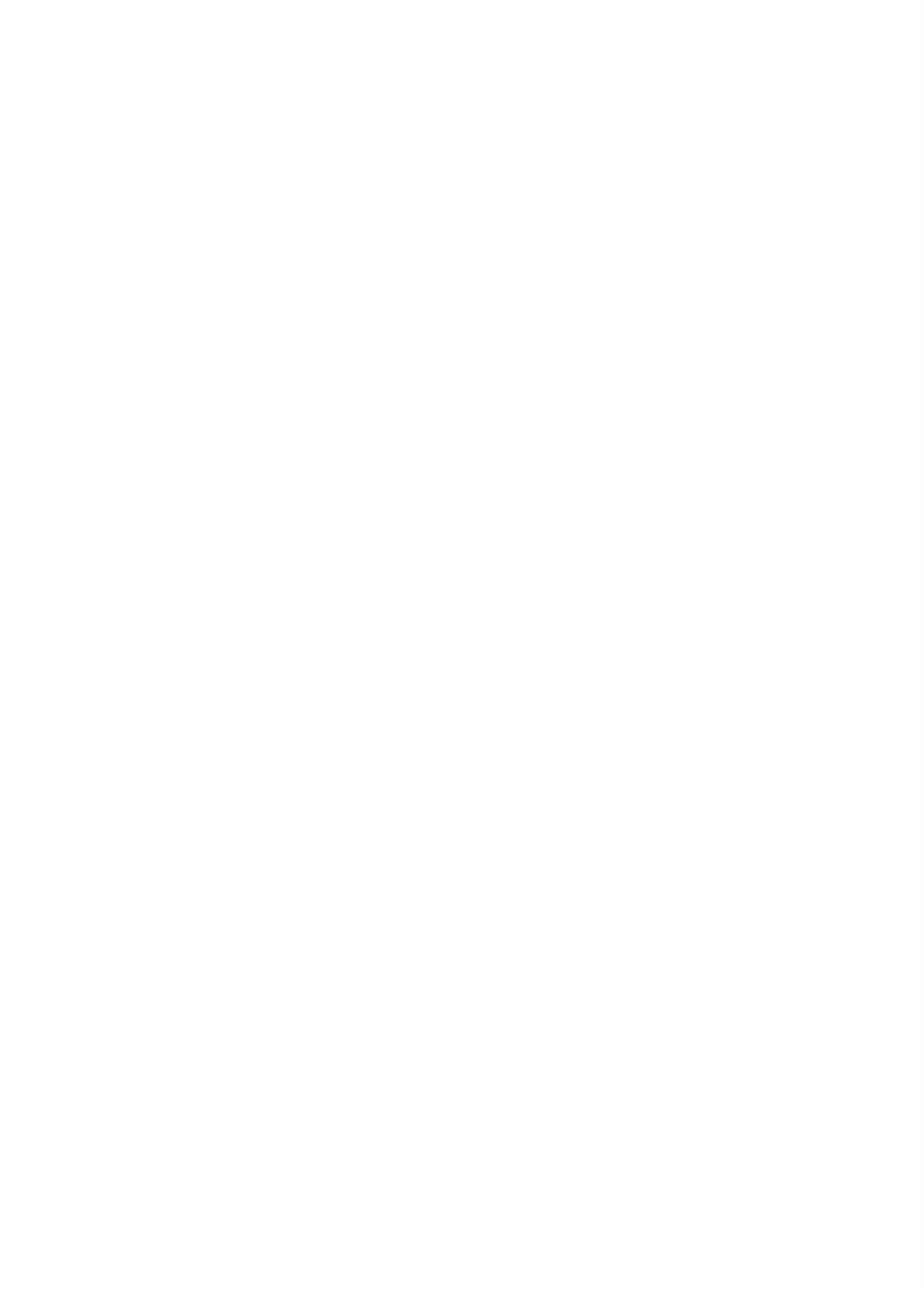of this kind, as might have been expected, is that to which the Masnavi of Mulana Rumi is sung. The Persians are very sensitive to the influence of music and song. When the Sufis began to introduce mystical concerts and dances into their regime, they were roundly reproached and condemned by the old orthodox school, Rumi and his followers gave themselves up without compunction to the ecstasy caused by the Sama (audition) of instrumental music or of songs which, on the face of it, often expressed profane love. Dancing was also pressed Into the service of the mystical spirit. Rumi com posed some of his most wonderful lyrics and couplets while gyrating endlessly around a column in his convent (Khanegah).

Indeed the principal Zikr of the Order of Mevleni dervishes, which he founded, may be said to have consisted in the planetary round where the brethren, in a white robed circle, recited the Zikr in <sup>a</sup> form which became more and more simplified as they swayed up and down, awaiting the entrance of the chief performer who spun around, arms extended, in their midst for an incredibly long time. This figure is thought to have represented the solar system and recalled, perhaps, the deep rooted mystical belief in the music of the spheres, of which earthly music and rhythm are ecstasy causing reminders (anamnesis).

Mulana Rumi, in the fourth book of the Masnavi, says (in Professor Nicholson's translation):

His object in listening to the sound of the rubath was, like that of ardent lovers of God, to bring to his mind the phantasy of that divine

-17-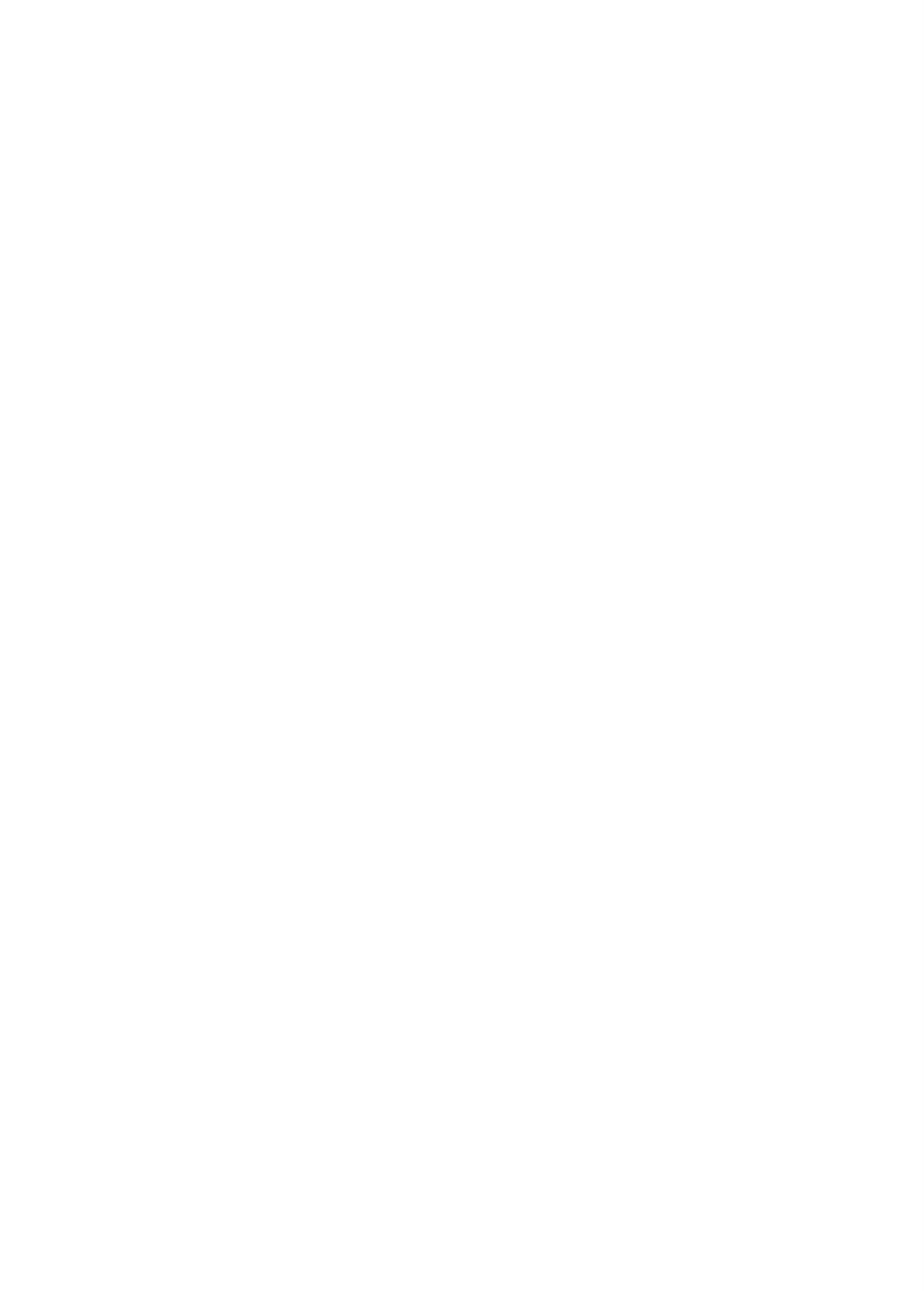allocation. Hence, philosophers have said that we received these harmonies from the revolution of the celestial sphere. But true believers say that the influences of Paradise made every unpleasant sound to be beautiful. We have all been parts of Adam. We have heard those melodies in Paradise. Although the water and earth of our bodies have caused <sup>a</sup> doubt to fall upon us, some thing of those melodies comes back to our memory.

Therefore, Sama (music) is the food of lovers (of God), since therein is the phantasy of composure: the fire of love is kindled by melodies.<sup>12</sup>

12<sub>Rumi,</sub> Mulana, J., <u>Masnavi</u>, (Iran, 1341), 560.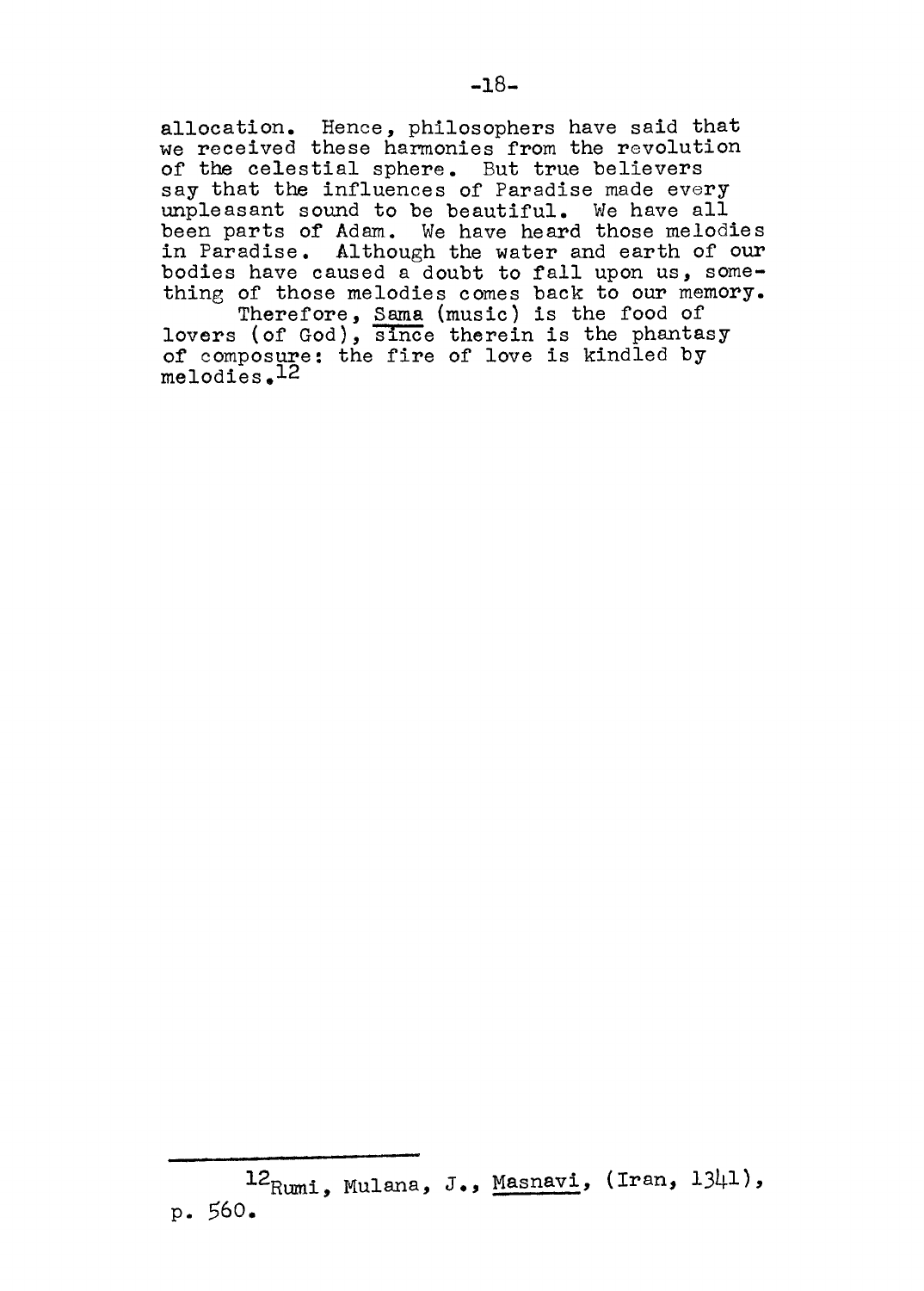In studying the Persian mystic, I found some similarities between the Sufi and the true craftsman; the craftsman is obliged to total devotion toward the object which he is creating and intense concentration on the form which is coming into existence. The discipline which is required for both paths are similar in essence.

As for the practical parts, in both paths  $-$ - crafts (weaving) and mysticism  $--$  we see great similarities. For example, in the process of Zikr, the Sufi has to clear his mind from everything but God and, time after time, he has to repeat <sup>a</sup> same sentence. This use of repetition, and monotony exists similarly in the process of weaving. Each time one has to raise a harness and pass <sup>a</sup> thread through the shed and beat the thread down, and raise up the second harness and so on .... by becoming totally involved in the process, one can reach the same state of tranquillity.

For me, <sup>a</sup> medium is only <sup>a</sup> tool for self-expression. Why I chose yarn goes back to where I came from: Persia. There, every home is furnished with hand woven rugs; a result of many years of hard work and endeavor and hours of concentration. I was always astounded by the Arabesque design of our rugs, and the colorful ornament of the rugs would take me to <sup>a</sup> world of mystery. For me, art is <sup>a</sup> way of living and perceiving the world. I always like to work with <sup>a</sup> sense of anticipation for I never know what will happen. My concern

-19-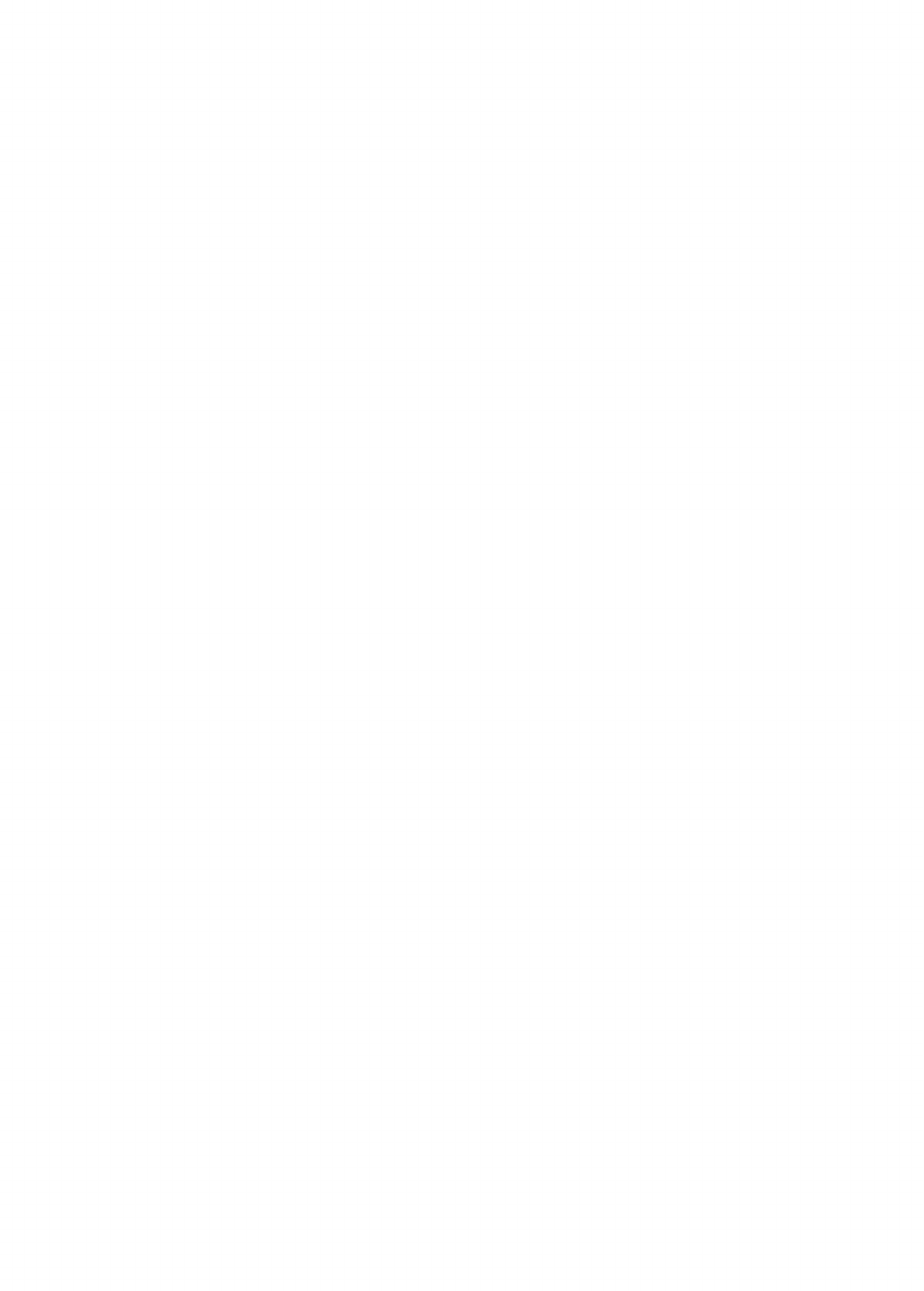in weaving relates to the concept and the subjectivity of the piece rather than its factuality. That is, the process of making it, what I go through, and how I come out of it. The things come to be in my head. Suddenly, like a vague dream, when I start it is like participating in the dream. Sometimes I can't complete it. Then <sup>I</sup> get <sup>a</sup> bad headache. It stays with me all day and all night. Then, <sup>I</sup> have to start another piece and not go near the other one until I feel the real urge for it. I never know what my work will look like. The only way to find out is to continue to weave. The work is finished when the arbitrary vanishes and when the thing becomes alive and gains a personality on their own beyond my influence. That is when my dream is completed and I am awake. This is my aim In art: to become awakened by it. My aim is to bring up the inner freedom and the truth which exists in me. Maybe through the rebirth of this inner freedom, I can rejuvenate the freedom and reality which exists in others.

Let me end the paper with another poem by Jaladiddin Rumi:

> I died as mineral and become a plant, I died as plant and rose to animal, I died as animal and I was man. Why should I fear? When I was less by dying?

Yet once more I shall die as man, to soar with angels blest; but even from angelhood I must pass on. All except God doth perish.

When I have sacrificed my angel soul, I shall become what no mind e'er conceived.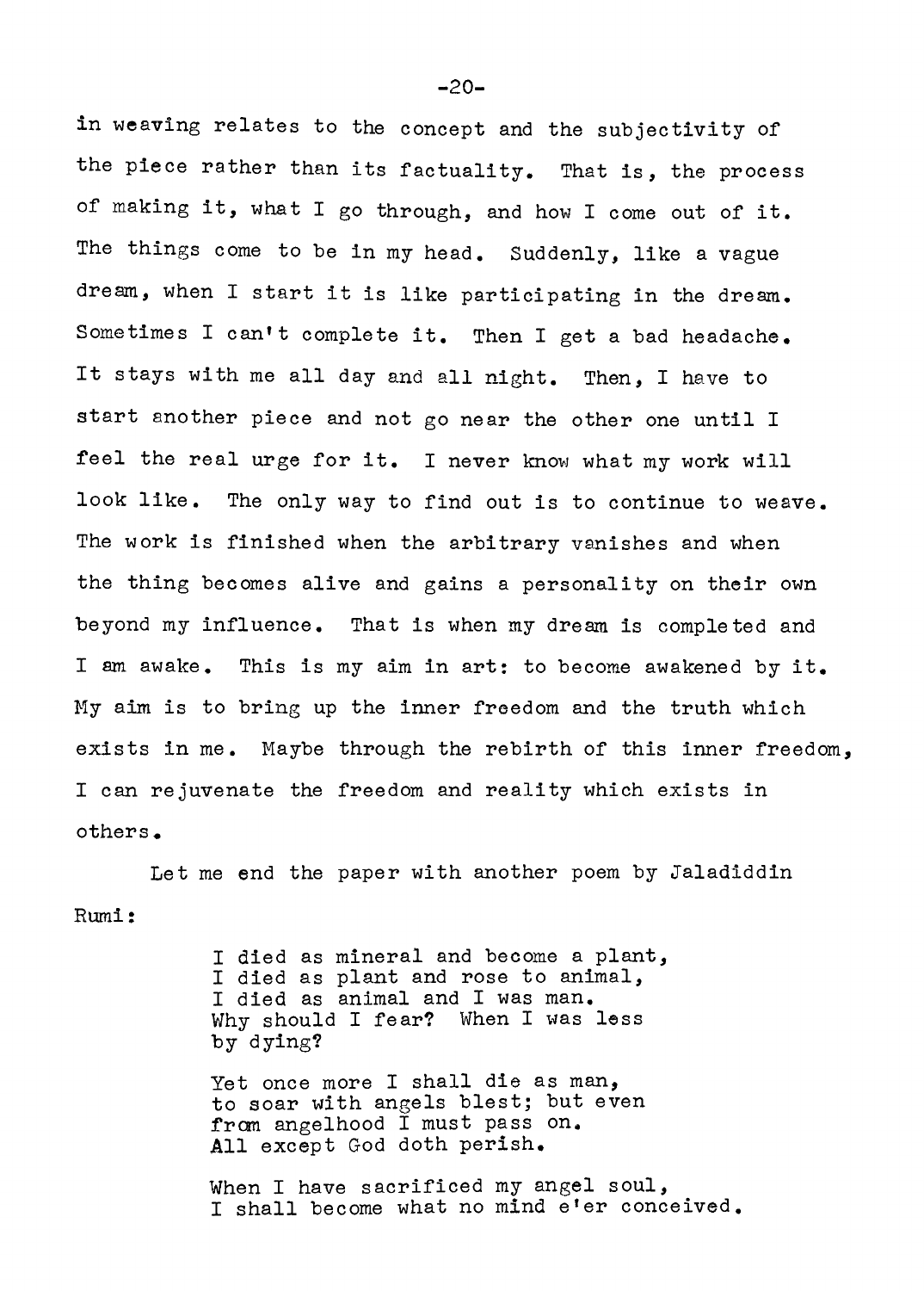Oh, let me not existl For non-existence proclaims in organ tones, To Him we shall return. $113$ 

<sup>13</sup> $_{\text{Jall}}$ adiddin Rumi, Masnavi, (Iran, 1341), p. 501.